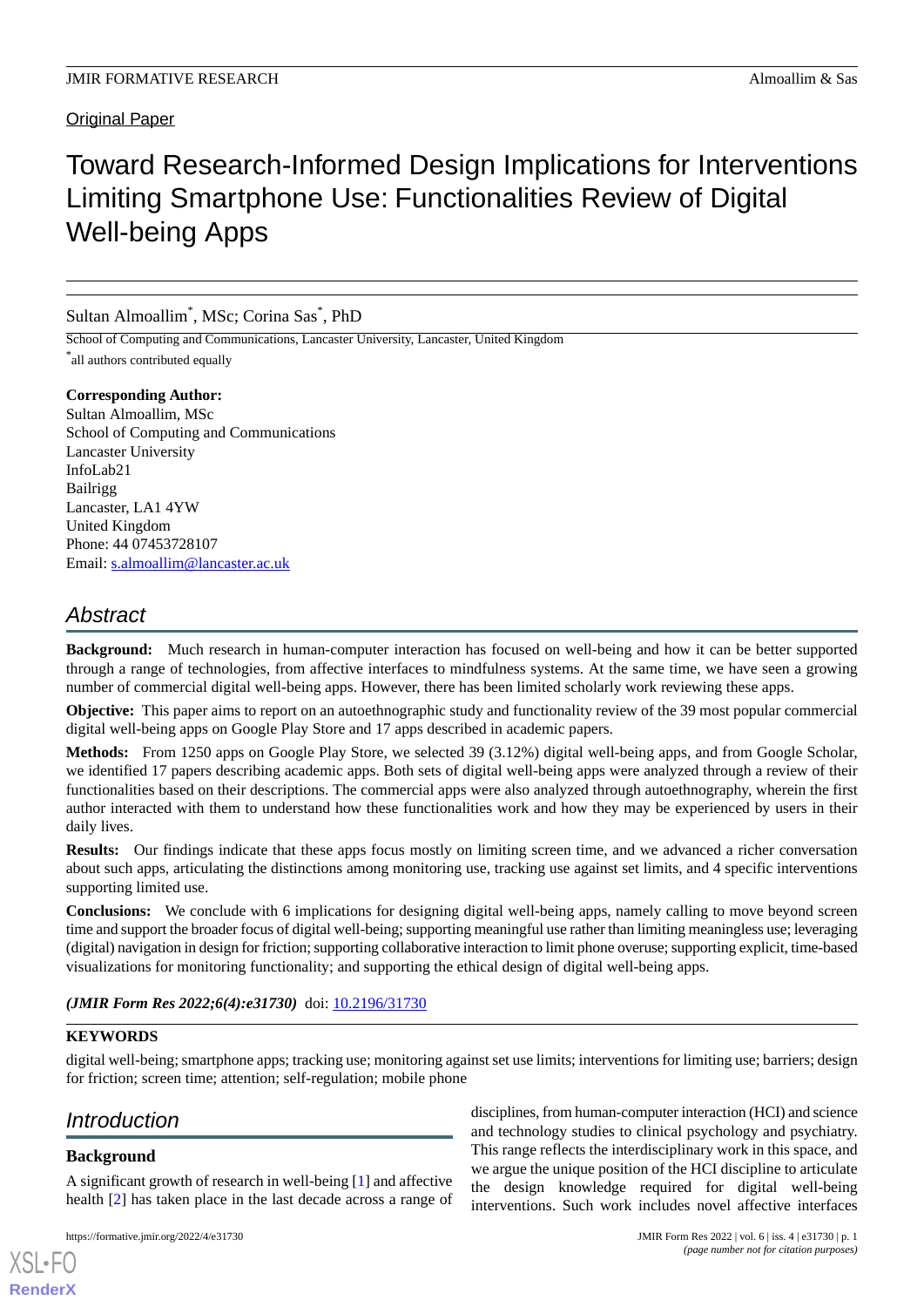intended to support real-time awareness of emotions or their regulation [\[3](#page-13-2)-[7\]](#page-13-3), novel design approaches emphasizing the importance of the human body such as soma design [\[8](#page-13-4)], novel technologies supporting reflection and meaning making [[9\]](#page-13-5), and those intended to train meditation or mindfulness skills [\[10](#page-13-6)] or to conceptualize meaning [[11\]](#page-13-7). Other strands of HCI work have focused on ill-health, such as mobile apps for cognitive behavioral therapy [\[12](#page-13-8)] and empirical studies exploring ways to support vulnerable users; such as those living with depression [[13\]](#page-13-9), dementia [\[14](#page-13-10)], addiction, or the compulsive use of technology; including screen time research [[15,](#page-13-11)[16](#page-13-12)]. Much of such work frames mental well-being as "positive emotional, psychological and social health" [\[17\]](#page-13-13), whereas digital well-being is broadly seen as the result of being able to use technologies in productive and healthy ways without the negative consequences of dependency, distraction, or risks to users' privacy [[18\]](#page-13-14).

A specific body of work has focused on interventions supporting smartphone nonuse, for instance, by increasing interaction cost to discourage smartphone app use [\[19](#page-14-0)]. Both limiting phone use and increasing interaction cost can be conceptualized within the slow movement, where technology is reframed with the aim of pausing and reflecting on its use [\[20](#page-14-1)]. Other examples of interventions of smartphone nonuse include apps such as MyTime to make users aware of their tracked use data, which in turn prompt them to reflect upon their use and especially the problematic use [\[21](#page-14-2)]. In addition, Roffarello and De Russis [\[22](#page-14-3)] argued that current digital well-being apps' focus on self-monitoring may not be a sufficient mechanism to change users' behavior with smartphones. Moreover, Roffarello and De Russis [[22\]](#page-14-3) also pointed out the limited exploration of the effectiveness and theoretical underpinning of digital well-being apps, whereas van Velthoven et al [\[23](#page-14-4)] highlighted also the insufficient investigation of the positive effects of regulating problematic smartphone use with digital interventions. The nascent research exploring the effectiveness of digital well-being apps has been limited, with only 1 study focusing on the analysis of users' qualitative reviews of commercial apps [\[22](#page-14-3)]. Their findings indicate that such apps are liked, especially in studying, working, sleeping, parental control, and free time contexts, albeit limited in supporting behavior change and habit formation toward more conscious smartphone use.

In addition, the theoretical underpinning of digital well-being apps has also received limited attention. In this respect, most work has looked at their adoption [\[24](#page-14-5),[25\]](#page-14-6), leveraging, for instance, technology acceptance theories [\[26](#page-14-7),[27\]](#page-14-8), including the more recent technology acceptance life cycle model [[28\]](#page-14-9); although these models are rather generic, they are leveraged for personal or domestic technologies. Scholars such as Douglas et al [\[25](#page-14-6)], Lukoff et al [\[29](#page-14-10)], Lyngs et al [[30\]](#page-14-11), Kim et al [\[31](#page-14-12)], or Colombo et al [[3\]](#page-13-2) have also identified other theories more relevant to digital well-being apps, such as the uses and gratification theory [[19](#page-14-0)[,31](#page-14-12)], theory of planned behavior [[32\]](#page-14-13), dual system theory [[33\]](#page-14-14), nudge theory [[34\]](#page-14-15), framework for behavior change [\[35](#page-14-16)], or theories for regulation [[36\]](#page-14-17). However, it is less explored how such theories could actually inform the developing of commercial well-being apps.

Given the limited research on the theoretical and evidence-based aspects of digital well-being apps [[23](#page-14-4)[,25](#page-14-6)], we argue that unpacking the functionalities of the most used commercial apps is an important initial step toward better designing them. The exploration of functionalities and features of mobile apps is an emerging research area, with initial HCI work focusing on digital interventions and especially development of apps for specific conditions such as depressions [\[37](#page-14-18)[,38](#page-14-19)] or for supporting, for instance, mindfulness [\[39](#page-14-20),[40\]](#page-14-21) or physical activity [\[41](#page-14-22)]. In contrast, the functionalities of digital well-being apps have been less investigated. A noticeable exception is the exploration by Roffarello and De Russis [[22\]](#page-14-3) of 42 digital well-being apps and their descriptions on Google Play, whose findings indicate the following as key features: (1) tracking user behavior through phone unlocks, phone and app time, and app checking; (2) data presentation through phone and app summary, charts, daily or widget recap, and social comparison; (3) phone interventions through timers and blockers; (4) app interventions through timers, blockers, and notification blockers; and (5) extra features such as motivational quotes or rewards. However, given the brevity of apps'descriptions available on marketplaces, a richer source to identify their key functionalities is the actual use of the apps, with authors, as HCI experts, adopting the role of the user by directly interacting with the apps—a method previously used for app reviews [[38](#page-14-19)[,42](#page-15-0),[43\]](#page-15-1).

Specific functionalities of digital well-being apps have been also explored through research prototypes usually implementing tracking and notifications [\[44](#page-15-2),[45\]](#page-15-3), whereas others included also specific interventions for limiting use [[21,](#page-14-2)[46\]](#page-15-4). For instance, the Socialize [\[22](#page-14-3)[,47](#page-15-5)] app integrates the most common functionalities of tracking, data presentation, real-time notifications, and blocking use, which were evaluated in the wild with 38 young people over 3 weeks. Findings indicate improvements in terms of problematic use, measured through the phone addiction scale, and self-regulation, measured through the general self-efficacy scale. Although this is one of the few studies involving measures to explore the effectiveness of a digital well-being app, the Socialize app itself does not appear to be novel, borrowing common functionalities of commercial apps, whose theoretical grounding is limitedly unpacked. The Focus app [[48\]](#page-15-6) is another research prototype that leverages Nielsen's heuristics to support tracking phone use and the blocking of any app, indeterminately or for a limited time set by the user, with the option to unblock them at any time, and provision of educational content on digital addiction. To mitigate overuse from a broader perspective, another research prototype, the FeelHabits app [\[49](#page-15-7)], tracks and notifies users about their use of specific apps; albeit rather than on a smartphone alone, this apps tracks use across devices and blocks them if limits set by the user are exceeded.

Another strand of scholarly work with richer theoretical underpinning has focused on restrictive and coercive interventions intended to be stronger than persuasive interventions by supporting users to commit to self-impose limits of use while the phone is blocked [[31\]](#page-14-12). The framework for influencing behavior change [[35\]](#page-14-16) suggests the following four types of influence: persuasive (explicit and weak); coercive (explicit and strong); seductive (implicit and weak) and decisive (implicit and strong), which are based on the influencing force



 $XS$  $\cdot$ FC **[RenderX](http://www.renderx.com/)**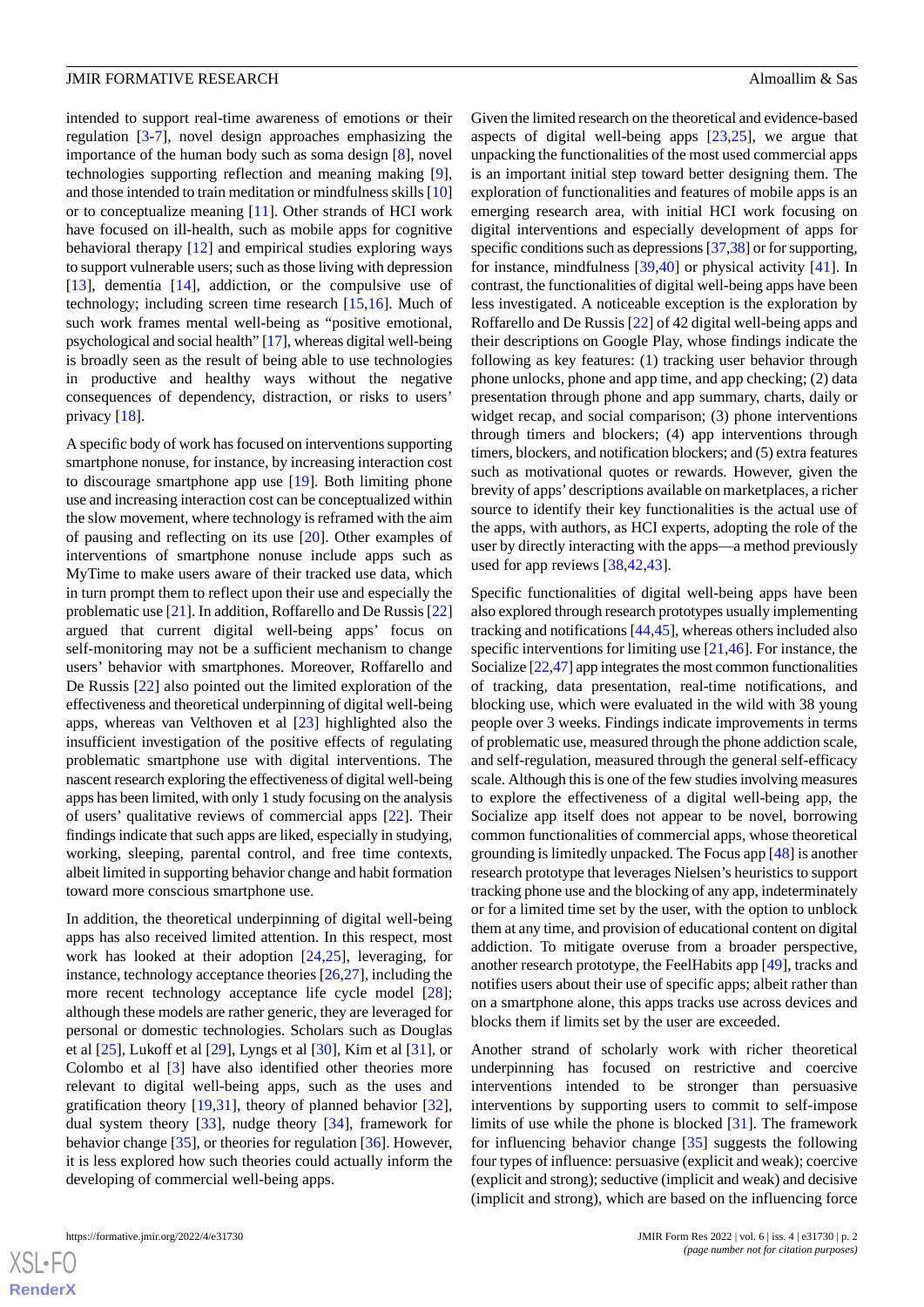(strong and weak); and salience (explicit and implicit). Inspired by this framework, Kim et al [\[31](#page-14-12)] designed and evaluated GoalKeeper, a smartphone app featuring both a *weak lockout*, that is, the phone is locked increasingly longer (eg, 1, 5, 15, 30 and 60 minutes) each time the user exceeds the time they have previously set for use, with each lockout being mitigated by a temporary 15-minute allowance time, and a *strong lockout*, that is, the phone is locked until midnight without any allowance. Their findings indicate that both mechanisms were more effective than mere notifications of use, with the strong lockout being the most effective, as users set longer limits for not using their phones. Although in the latter case users experienced also more frustration, this was mitigated by the flexibility of setting their own limits and one-time opportunity to modify it.

#### **Objectives**

Despite this growing academic interest in digital well-being, the commercial apps far outweigh the research prototypes in terms of uptake. Thus, the increased adoption of commercial well-being apps offers an opportunity to explore their potentially richer set of functionalities, and the aim of this paper is to articulate these functionalities as well as the novel design implications informed by them to better inspire the design of technologies for well-being. To address this aim, we focused on the following research questions:

- 1. What are the key functionalities of the top-rated digital well-being apps?
- 2. What theoretical underpinning supports these functionalities?
- 3. What design guidelines for digital well-being apps can be informed by these functionalities?

Our contributions are 3-fold. First, we unpacked richer insights about tracking and monitoring functionalities in terms of user profiling and understanding of monitoring as a *complete, location-based, and flexible practice* that can benefit from tailored, time-based visualizations. Second, we identified 4 interventions for limiting use including richer understanding of different types of obstacles for limiting use and specific features for less explored functionalities such as supporting awareness for reaching use limits, focused attention, and motivation to keep within set use limits. Third, grounded in our findings, we generated 6 design implications for digital well-being apps.

## *Methods*

#### **App Selection**

To identify the digital well-being apps, in winter 2019, we searched for free apps in Google Play Store using the following search terms: *digital wellbeing*, *digital detox*, *detox apps*, *unplugging*, and *distraction*, which is a new direction given that extensive previous work on such apps has prioritized addiction and screen time [[22\]](#page-14-3). We have focused on Google Play because its apps represent the largest global market share, >2.5 greater than iOS apps [\[50](#page-15-8)], whereas the latter is also more restrictive in terms of available information [[22\]](#page-14-3). However, future work could extend this exploration to other platforms.

For each search term, the top 250 most relevant apps returned on Google Play were retained, totaling 1250 apps, with 37 duplicates. At the screening stage, after reading their titles, summary descriptions, and main screenshots, we excluded 931 less relevant apps such as fitness, activity planner, or nondigital detox apps. The eligibility of the remaining 282 apps was assesses based on their full descriptions, with further 147 apps being excluded such as utility apps, games, and general well-being and meditation practice apps. From the remaining 135 apps, we further excluded those with less than 1000 raters and with average rating score <4, leading to 39 apps to be included in our review. The PRISMA (Preferred Reporting Items for Systematic Reviews and Meta-Analyses) diagram for the searching and screening process for digital well-being apps is shown in [Figure 1.](#page-3-0) We also note that of our 39 apps, 12 (31%) are also available on the Apple Store, with 7 (58%) of them having user rating  $>4.2$ .

Our final set consisted of 39 digital well-being apps [\(Multimedia](#page-12-0) [Appendix 1](#page-12-0) [\[19](#page-14-0),[21,](#page-14-2)[22](#page-14-3),[31,](#page-14-12)[34](#page-14-15),[44-](#page-15-2)[46](#page-15-4),[48,](#page-15-6)[49](#page-15-7),[51-](#page-15-9)[57\]](#page-15-10)), which were analyzed through two complementary methods: first, a review of their functionalities based on their descriptions from Google Play and, second, an autoethnography with the authors (SA and CS), as HCI experts directly interacting with them in order to viscerally understand how these functionalities work and are experienced by potentially users in their daily lives. Such interactions were iterated, involving at least two sessions for each app, lasting for at least 30 minutes. For the autoethnography, we used a Samsung Galaxy Note 9 phone with an Android mobile operating system.

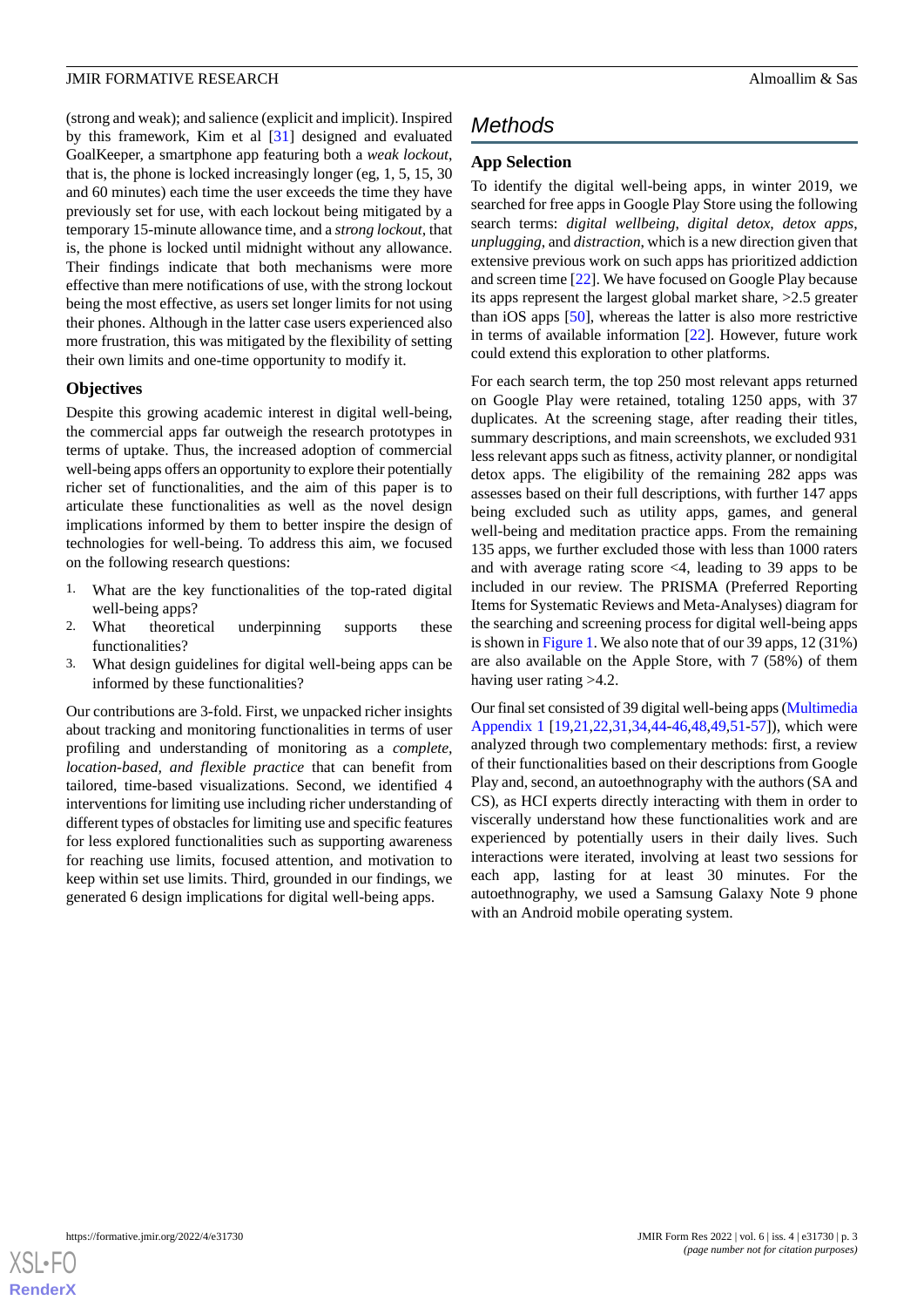<span id="page-3-0"></span>Figure 1. PRISMA (Preferred Reporting Items for Systematic Reviews and Meta-Analyses) diagram for the searching and screening of digital well-being apps.



#### **App Analysis**

The first author (SA) evaluated all 39 digital well-being apps, whereas the second author (CS) evaluated 21% (8/39) of the apps. Through the use of both methods, the authors (SA and CS) iteratively revised the coding scheme over several months, a process that has followed a hybrid approach. This integrated deductive codes, informed by prior work on functionalities [\[22](#page-14-3)] such as tracking, data presentation, and interventions ([Table 1\)](#page-4-0). The inductive coding was informed the distinction between tracking and monitoring, the revision of intervention functionalities such as tracking phone or app use by setting limits and of data presentation or visualization and its subcategories such as numerical and diagrammatic format through charts, round diagrams, metaphors, heat maps, or reports. Particularly important are the new functionalities capturing 4 interventions for limiting use.

To better contextualize our review in scholarly work, we subsequently extended the list of apps with 17 digital well-being apps designed in academia, which we found through search on Google Scholar using the following keywords: *digital wellbeing application* or *digital wellbeing app*. This search returned 42 papers, which after reading their abstracts, led to 17 papers describing such apps [\[3,](#page-13-2)[8,](#page-13-4)[12,](#page-13-8)[18](#page-13-14)[,26](#page-14-7),[32,](#page-14-13)[37,](#page-14-18)[49](#page-15-7)[,51](#page-15-9),[58](#page-15-11)[-65](#page-16-0)]. The remaining 25 papers do not included digital well-being apps and for this reason they were excluded. We have explored the functionalities of the apps described in the 17 papers by applying the above coding system to their description, as not all of them were available to download from app marketplaces. All the tables provided in [Multimedia Appendices 1](#page-12-0)-[7](#page-13-15) [[19,](#page-14-0)[21](#page-14-2)[,22](#page-14-3)[,31](#page-14-12),[34](#page-14-15),[44-](#page-15-2)[46](#page-15-4)[,48,](#page-15-6)[49](#page-15-7)[,51](#page-15-9)[-57](#page-15-10)] include information on both commercial and academic apps.

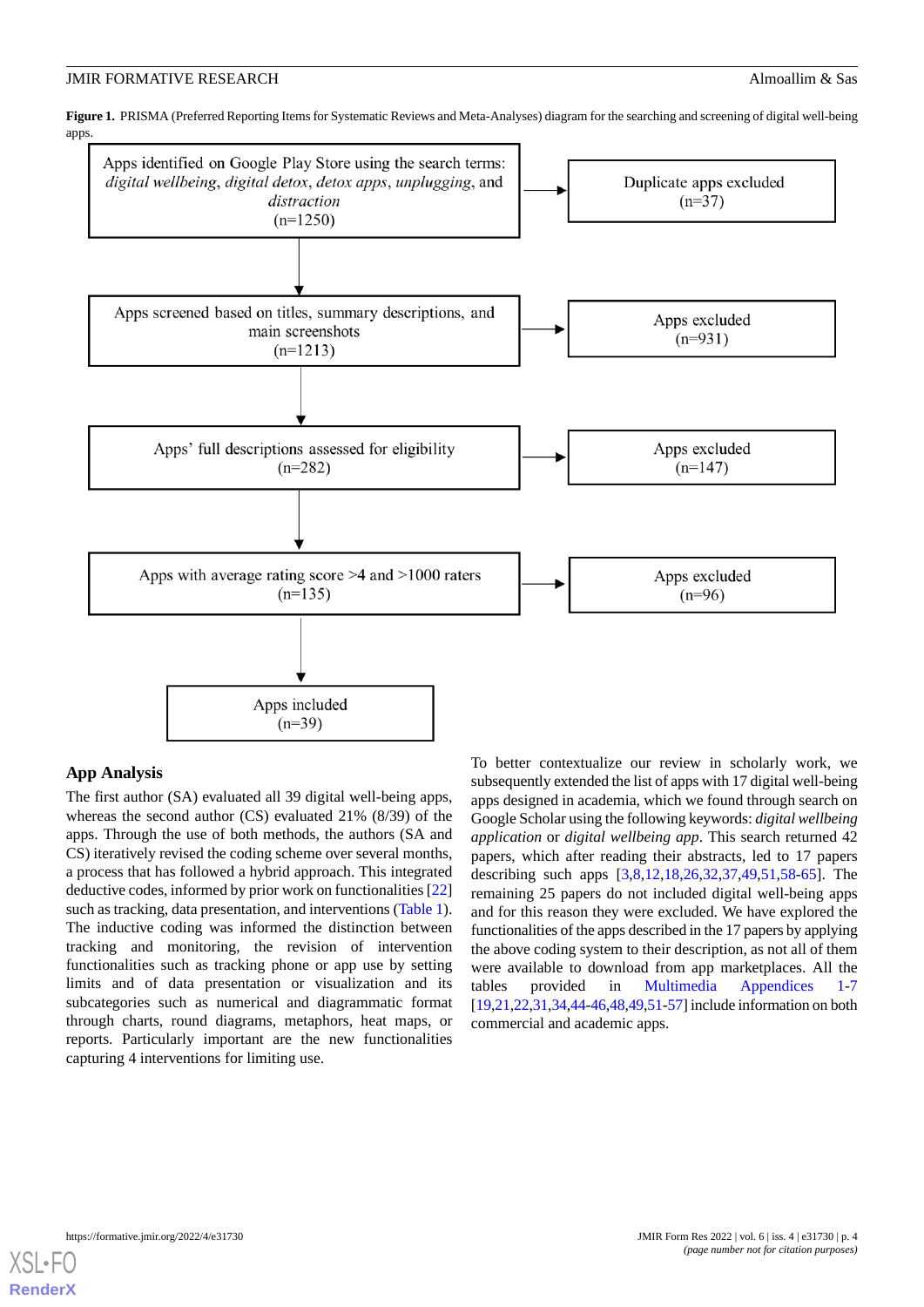<span id="page-4-0"></span>Table 1. The main codes and subcodes from the app analysis.

| Functionality codes and subcodes                                            | Definitions                                                                                                                                                                                                       |
|-----------------------------------------------------------------------------|-------------------------------------------------------------------------------------------------------------------------------------------------------------------------------------------------------------------|
| <b>Tracking</b>                                                             |                                                                                                                                                                                                                   |
| Recording phone or app use                                                  | The tracking functionality supports the recording of phone or app uses.                                                                                                                                           |
| Visualizing tracked use data                                                | The tracking functionality supports the visualization of tracked data.                                                                                                                                            |
| Profiling users                                                             | The tracking functionality supports profiling users based on tracked data.                                                                                                                                        |
| <b>Monitoring</b>                                                           |                                                                                                                                                                                                                   |
| Setting time limits of phone and app use, their<br>scope and place          | The monitoring functionality provides use time limits or supports users to customize them in<br>terms of scope and place.                                                                                         |
| Visualizing monitored data                                                  | The monitoring functionality supports the visualization of monitored data against set time limits<br>of use.                                                                                                      |
| Providing flexibility for limiting monitoring                               | The monitoring functionality supports flexibility for limiting monitoring through allowances to<br>extend use beyond the set time limit, excluding apps from being monitored, or discontinuing the<br>monitoring. |
| <b>Interventions for limiting use</b>                                       |                                                                                                                                                                                                                   |
| Creating obstacles to limit phone and app use                               | This intervention supports creating different types of obstacles to limit phone or app overuse.                                                                                                                   |
| Supporting awareness of reaching the set use<br>limits of phone and app use | This intervention supports users' awareness of reaching the set use limits through different types<br>of notifications varying in content and form.                                                               |
| Supporting focused attention away from<br>phones and apps                   | This intervention supports users' focused attention on main task and away from habitual phone<br>and app use through training or white noise.                                                                     |
| Supporting motivation to keep within limited<br>use                         | This intervention supports motivation to keep within limited phone and app use through rewards<br>and penalties, motivational quotes or education, and social motivation.                                         |

## *Results*

This section starts with a brief overview of the descriptive characteristics and ethical aspects of the 39 apps, continues with the identified main functionalities of top-rated digital well-being apps and how they compare with the apps developed in academia.

#### **Descriptive Characteristics of Digital Well-being Apps: Ethics**

The descriptive characteristics captured by our analysis include app category, target users, scientific underpinning and evidence base, and cost. Findings indicate that the top-rated digital well-being apps belong to 6 categories, albeit feature predominantly in the Productivity category (27/39, 69% apps), followed by fewer apps in the Tools (4/39, 10%), Personalization (3/39, 8%), Health and fitness (2/39, 5%), Parenting (2/39, 5%), and Lifestyle (1/39, 3%) categories. Together with their main aim of limiting phone overuse, this is an interesting outcome that can be linked to the ethical principle *of nonmaleficence* [\[2](#page-13-1)] to protect users from the negative impact of phone overuse. These can also be aligned with the ethical principle of *beneficence*, particularly the predominant instrumental value of digital well-being apps supporting increased productivity rather than their eudemonic value for supporting meaningful goals [\[66](#page-16-1)]. Arguably, the latter would further strengthen their beneficence potential.

Another important outcome, which can potentially hinder their beneficence is the limited science base of digital well-being apps, with 97% (38/39) of the apps not specifying if they are backed up by research, the only exception being the Focus To-Do app described as a *science-based app*. This indicates the

 $X$ SL•FO **[RenderX](http://www.renderx.com/)** importance of these apps unpacking in their descriptions the scientific underpinnings informing their design and any available outcomes from evaluation studies. This, in turn, will support users make more informed choices regarding their beneficence.

The target users of digital well-being apps appear to be unrestricted, with most of them available to users of all ages, which reflects the principle of *justice*. Indeed, all but 4 apps are rated on Google Play as "PGEI 3," which stands for "Pan European Game Information." The remaining four apps do not specify any age: Brain Focus Productivity Timer, Lock Me Out, SleepTown, and Sma-Phospital. Interestingly, the design of the apps does not vary with age, as we see the same functionalities for both children and adults. We also examined whether the target users include the clinical population. Findings indicate that of the 39 apps, 38 (97%) do not specify clinical user groups, whereas 1 (3%) app, that is, AppBlock, mentions its suitability for children or adults with attention deficit hyperactivity disorder. This suggests that digital well-being apps predominantly target users without specific conditions or health concerns. However, given their value for supporting attention, some of these apps may be beneficial for users with attention deficit. Future work should further explore this.

Also related to justice, the cost of the digital well-being apps is an important aspect that can increase or limit diverse users accessing them. Regarding cost, an important outcome is that although all the 39 apps are free to download, only 11 (28%) are entirely free to use, whereas 28 (72%) offer in-app purchase mostly for removing adds, unlocking premium features, or subscribing to premium versions of the apps. This is an important outcome indicating that most functionalities of these apps are freely available, making their use particularly inclusive.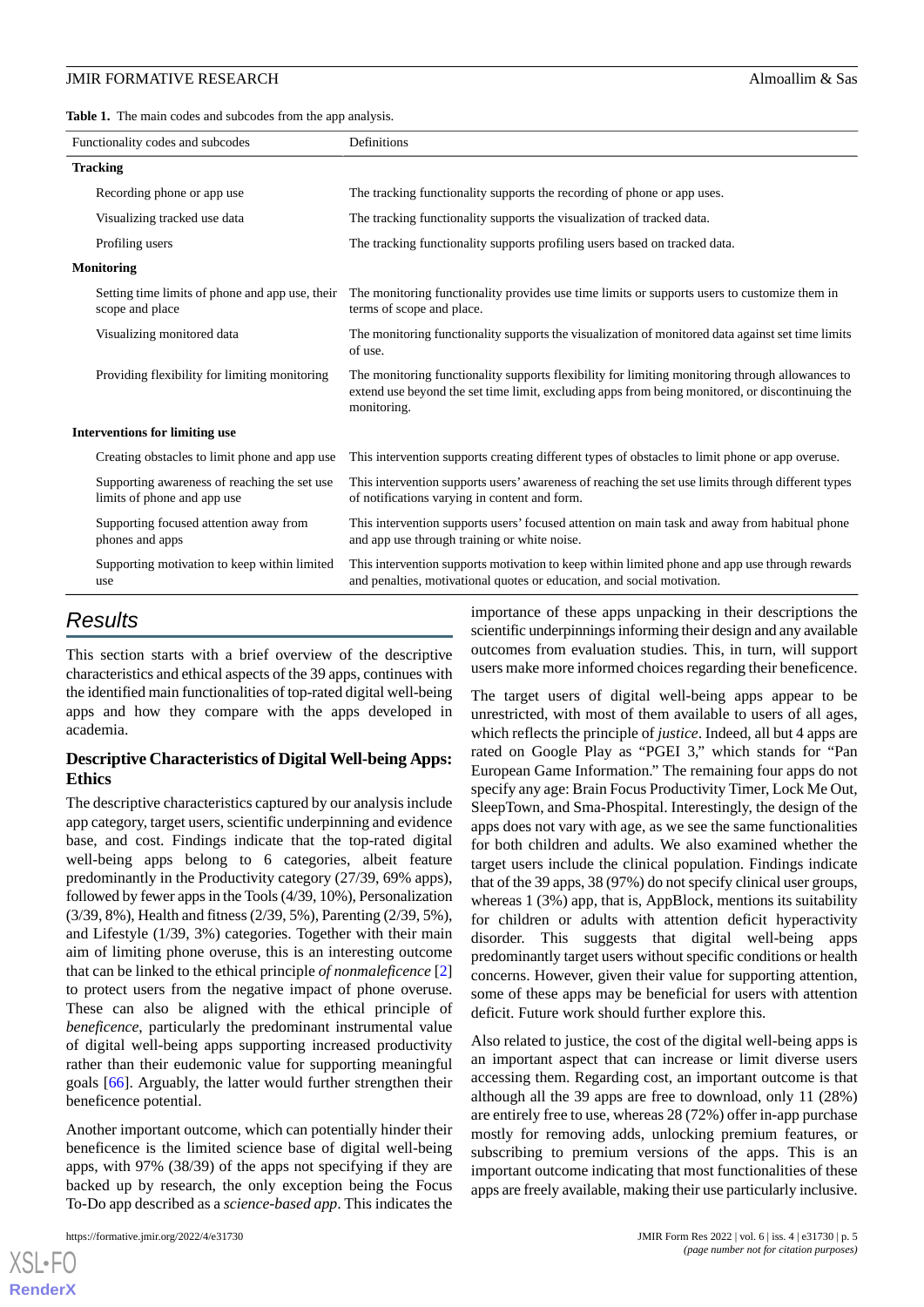Digital well-being apps have an interesting relationship with the ethical principle of autonomy. On the one hand, these apps tend to limit one's use of phone or apps; on the other hand, consistent findings have shown that autonomy is already impaired [[67\]](#page-16-2) when people live with some form of addiction such as phone overuse.

#### **Functionalities of Digital Well-being Apps**

#### *Overview*

We now turn our attention to the key functionalities of digital well-being apps. The iterative analysis led to specific functionalities that can be broadly grouped into the following six main functionalities: tracking use of the phone or apps, monitoring use against set limits, and the four functionalities that highlight interventions for limiting use, namely, creating obstacles for the phone or app use, supporting awareness of reaching the set use limits, supporting focused attention, and support motivation to keep within limits of use. Each of these functionalities is further detailed.

#### *Tracking Overall Phone and App Use: User Profiling*

Findings indicate that 28 digital well-being apps automatically track or record overall phone use, use of specific apps, or both ([Multimedia Appendix 2](#page-12-1) [[19](#page-14-0)[,21](#page-14-2),[22](#page-14-3)[,31](#page-14-12),[34](#page-14-15)[,44](#page-15-2)-[46,](#page-15-4)[48](#page-15-6),[49,](#page-15-7)[51](#page-15-9)[-57](#page-15-10)]). In particular, (1) the overall use of the time spent on the phone was captured by 11% (3/28) of the apps through overall screen time across all apps measured per minute, hour, day, or week or the number of times the phone unlocks per hour or day; (2) the use of specific apps that provide users the choice to select them to capture only their screen time was captured by 54%  $(15/28)$  of the apps; and  $(3)$  21%  $(6/28)$  of the apps tracked both the overall use of the phone and the use of specific apps. Other digital well-being apps provide users with the choice to select the time when the tracking can occur, for instance, between 9 AM and 5 PM, but not outside of the specified time window. Tracking can also be contextualized, with three apps (AppBlock, Instant-Quantified Self, and Lock Me Out), allowing its coupling with physical locations specified by users.

Regarding visualization, the tracked use data tends to be provided in numerical and diagrammatic format through reports (27/28, 96%), charts (21/28, 75%), round diagrams (9/28, 32%), metaphors (4/28, 14%), or heat maps (1/28, 4%; [Multimedia](#page-12-1) [Appendix 2](#page-12-1)). The four apps providing metaphoric visualizations are Forest: Stay focused, Focus To-Do: Pomodoro Timer & To Do List, SPACE, and SleepTown, with the latter's visualization consisting of raising in-app towns when maintaining regular sleep hours. In addition, from the 27 of the apps including reports, 20 (74%) provided daily and weekly reports of screen time and 7 (26%) provided only daily such reports.

Findings also indicate that of the 39 apps, 10 (26%) extend the tracking functionality to also inform user profiling. Of these 10 apps, 4 (40%) use either the tracked data of app use (App Usage and Screen Time) to generate categories of used apps for broader purposes such as productivity and social, or ask users to identify these categories (SaveMyTime and Boosted). In addition, of the 10 apps, 3 (30%) provide users the option of creating different profiles for different settings that could be used to support different levels of limited use of the phone or apps, both

with payment (HelpMeFocus) or without payment (Stay Focused), for instance, by allowing them to specify the location or specific Wi-Fi network where set limits are activated (AppBlock). This is important, as it indicates the flexibility of the interventions for limited use to the situatedness of users' different contexts such as homes or work. Finally, the YourHour app also aims to identify levels of phone addiction based on tracked data, whereas the Digital Detox app offers predefined levels of limited use that users can choose from. These 2 apps are interesting, as they attempt diagnosis of smartphone addiction and prediction of the intervention intensity. Although smartphone addiction is not yet a clinical condition featured in the *Diagnostic and Statistical Manual of Mental Disorders*, its problematic behaviors as diagnostic criteria have started to be explored [\[68](#page-16-3)]. In addition, several scales have been developed for measuring phone addiction [\[65](#page-16-0),[69\]](#page-16-4) that meet the psychometric properties of validity and reliability. If digital well-being apps aim to identify users'level of addiction, which will allow for a better tailored intervention, these scales are useful to consider.

Interestingly, of the 39 apps, the remaining 11 (28%) that do not provide tracking functionalities include 8 (73%) apps supporting focused attention usually on offline activities (Forest, Boosted, Pomodoro Smart Timer, Brain Focus Timer, SleepTown, Engross, Visual Timer, and Hold), 2 (18%) launcher apps minimizing the number of apps being displayed (LessPhone Launcher and Before Launcher), and 1 (9%) app for turning off email notifications (Quite for Gmail).

#### *Monitoring Phone and App Use Against Set Use Limits or Set Time Limits for Focused Attention*

Apart from tracking, most digital well-being apps also allow setting use limits to track phone or app use against them (25/39, 64%); [Multimedia Appendix 3](#page-12-2) [[19](#page-14-0)[,21](#page-14-2),[22](#page-14-3)[,31](#page-14-12),[34](#page-14-15)[,44](#page-15-2)-[46](#page-15-4)[,48](#page-15-6),[49](#page-15-7) [,51](#page-15-9)-[57\]](#page-15-10)). The distinction between tracking and monitoring is that monitoring is based on user intentions to self-limit their use, whereas tracking merely captures the time spent on apps or phone without any such limits. Thus, tracking becomes a prerequisite activity, performed first to explore one's use patterns, and based on this information, use limits can be set. Indeed, all apps supporting monitoring also support tracking; however, 33% (13/39) of the apps, although supporting tracking, do not support monitoring. This is an important outcome as arguably, monitoring is better positioned to support behavior change toward limiting use than mere tracking; however, approximately 36% (14/39) of the top-rated apps do not support monitoring.

Whereas most apps (25/39, 64%) support setting limits for using the phone or its apps, the remaining 36% (14/39) of the apps include 8 (57%) apps that allow people to focus attention by setting time for offline activities and therefore away from phones and apps; 3 (21%) apps providing only the tracking functionality (Smarter Time, Sma-Phospital, and Usage Analyzer); 2 (14%) launcher apps minimizing the number of apps being displayed; and 1 (7%) app for turning off email notifications (Quite for Gmail). The prevalence of apps for focused attention on offline activities is an interesting and less explored monitoring aspect of digital well-being apps.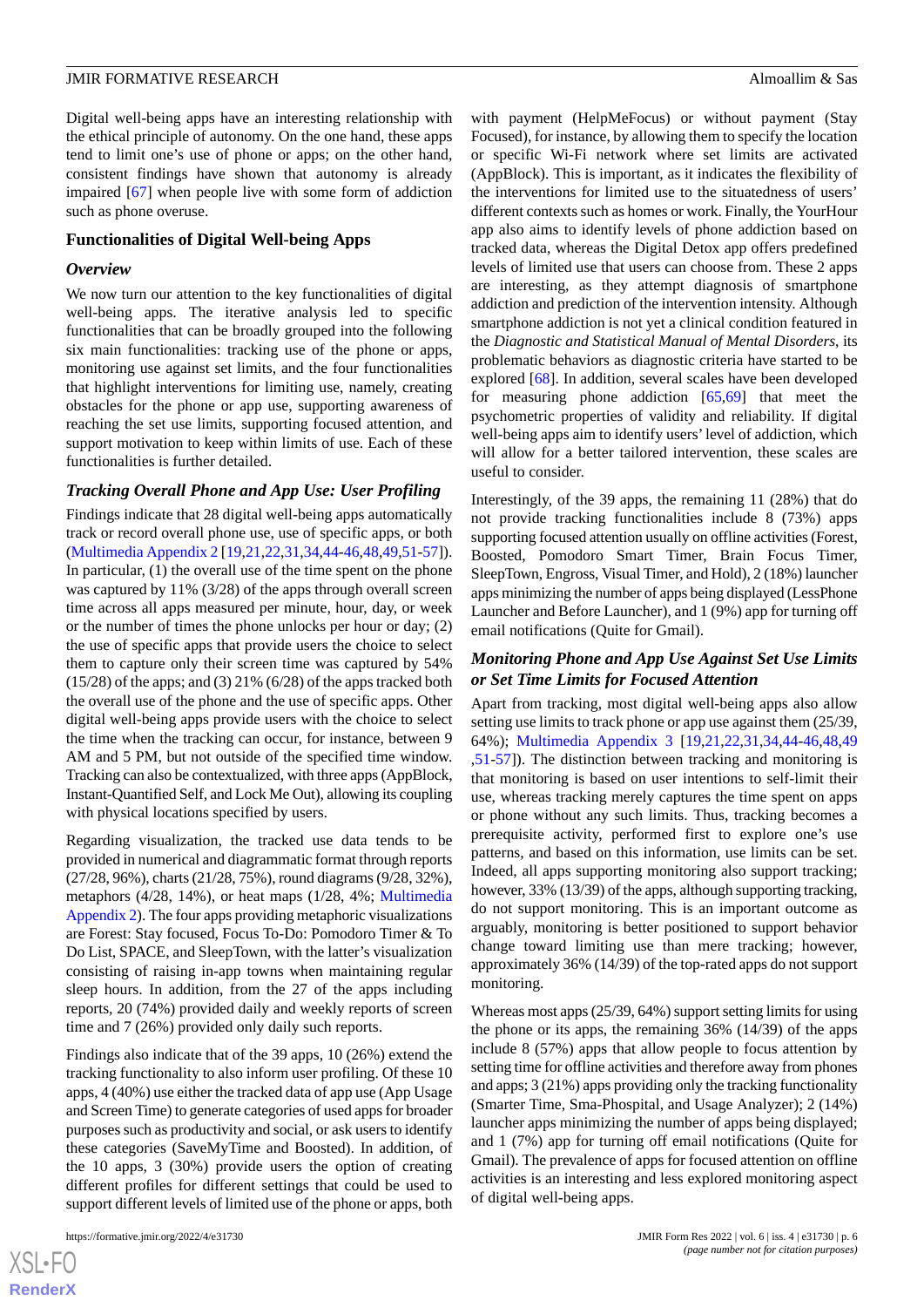The monitoring functionality allows user setting of the scope and place of limited use, visualization of monitored content, and, interestingly, options for limiting monitoring. With respect to the scope of the limited use, more than half of the monitoring apps offer options to reduce the use of some of the installed apps (13/25, 52%). This means that while using these digital well-being apps, some apps' use remains unmonitored. In contrast, the remaining digital well-being apps extend this option to monitor use to all apps on the user's phone (6/25, 24%) or to the phone itself (7/25, 28%). Setting use limits can also be activated at specific locations, either specified through the phone GPS (3/25, 12% apps) or Wi-Fi network (1/25, 4% apps), although only a few apps offer these options.

Findings also indicate that 56% (22/39) of the digital well-being apps support a more forgiving or *flexible monitoring* by allowing users to limit their monitoring in 3 ways. This includes allowances to extend use beyond the set time limit (9/22, 41% apps) and the option to exclude specific apps from being monitored (19/22, 86% apps). Allowances are breaks during the set nonuse time limit so that users can continue to use the phone or the apps despite being during their set nonuse time limit, with or without (financial) penalties, although the number of breaks, and their duration is either capped or uncapped. This can also include terminating the nonuse time limit earlier than it is actually due (4/22, 18% apps). A total of 49% (19/39) of the digital well-being apps also offer the option of excluding specific apps from being monitored against time limits, especially apps such as App Usage–Manage/Track Usage, AntiSocial, and My Phone Time. In addition, 36% (14/39) of the apps allow users to discontinue monitoring when they reached the set use limit.

Regarding visualizations, monitoring function engulfs tracking one, so that it supports the visualization of tracked data. However, visualizations specific to the monitoring functionality are offered by less than half of the digital well-being apps (19/39, 49%). This is an important outcome, suggesting the value of considerably extending such visualizations within the monitoring functionality. These 19 apps provide monitoring-specific visualizations of (1) time unspent out of the use time limit, that is, count down  $(n=12, 63\%$  apps),  $(2)$ time spent out of the use time limit ( $n=6$ , 32% apps), or (3) even time overspent as a percentage of the time limit (n=1, 5% apps). These are provided in either text form (12/19, 63% apps) and diagrammatic one as circles (4/19, 21% apps) or progress bars filled or unfilled gradually with colors (3/19, 16% apps) until the set time limit is reached. Interestingly, the monitoring of focused attention, usually during offline activities, can also be visualized, usually through time unspent out of the focus time (or time for not using the phones and apps), through countdown timers (3/19, 16% apps), or circle progressively unfilled with color (1/19, 5% apps).

#### *Interventions for Limiting Use of Phones and Apps*

Findings indicate four interventions for limiting the overall use of the phone or its installed apps, which include creating obstacles to limit use, supporting awareness of reaching the set limits, supporting focused attention, and supporting motivation for limiting use, which are further detailed.

#### *Creating Obstacles to Limit Phone and App Use*

The first intervention consists of creating obstacles for excessive phone or app use (21/39, 54% apps). Obstacles can be classified according to their force (strong or weak); saliency (explicit or implicit); temporal aspects such as being activated before, during, or after excessive use; and social aspects such as parental control or social commitment ([Multimedia Appendix 4](#page-12-3) [[19](#page-14-0)[,21](#page-14-2),[22,](#page-14-3)[31](#page-14-12)[,34](#page-14-15),[44-](#page-15-2)[46](#page-15-4)[,48](#page-15-6),[49,](#page-15-7)[51](#page-15-9)[-57](#page-15-10)]). Obstacles also differ with respect to their source (being generated by the digital well-being app or by users) and could be tailored to user profiles.

The identified strong obstacles feature predominantly in commercial apps (18/39, 46%). These obstacles that cannot be circumvented include the lockout of phones and apps beyond the set time limit of use (14/18, 78% apps), interrupting use while the set use time has been reached (12/18, 67% apps), and unchangeable time limits of phone and app use (6/18, 33% apps). In contrast, weak obstacles have features in much fewer apps (5/39, 13%), with only one app providing both strong and weak obstacles, that is, StayFree. Weak obstacles do not directly restrict use but make it more difficult through notifications from phones or apps after overuse (4/5, 80% apps), notifications inside the digital well-being app when reaching the time limit (4/5, 80% apps), and microboundary interactions that make it more difficult for users to access their apps targeted by limited use (2/5, 40% apps). Microboundary interactions are particularly interesting, as although theoretically explored in academic research, they have been limited, implemented through design. Such interactions feature in two apps (LessPhone Launcher and Before Launcher) and consist of *launchers* as substitute home screens for users' phones that display only a reduced number of apps so that accessing other apps requires additional clicks for navigating from the launcher to them.

According to their saliency, most obstacles are explicit such as lockout (8/39, 21% apps), set time limits for phone and app use (14/39, 36% apps), and textual or visual notifications (4/39, 10% apps), whereas others are implicit such as launchers (2/39, 5% apps) or activation of the dimming mode of the phone's screen when a set time limit was reached (1/39, 3% apps). This much lower number of implicit obstacles is interesting, suggesting a less explored design space and their potential value of complementing explicit obstacles.

With respect to the temporal aspect, most obstacles are created before the use of a phone or app and activated during the set limited time for using the phone or apps. The exception is flexible time limits, which can be changed not only during but also after the set time limit for use has ended.

The obstacles also have a social dimension, albeit only 13% (5/39) of the apps implemented them, in two forms: parental control (4/5, 80% apps) or social commitment (1/5, 20% apps). Regarding the latter, the Forest app leverages the feeling of failure to social commitment as a type of obstacle to prevent users from accessing apps while with friends.

Regarding the source, obstacles can be created by the digital well-being app or the user. The former leads to automatically generated obstacles, usually through user profiling (11/39, 28% apps), whereas the latter leads to customized obstacles (13/39,

 $XS$ -FO **[RenderX](http://www.renderx.com/)**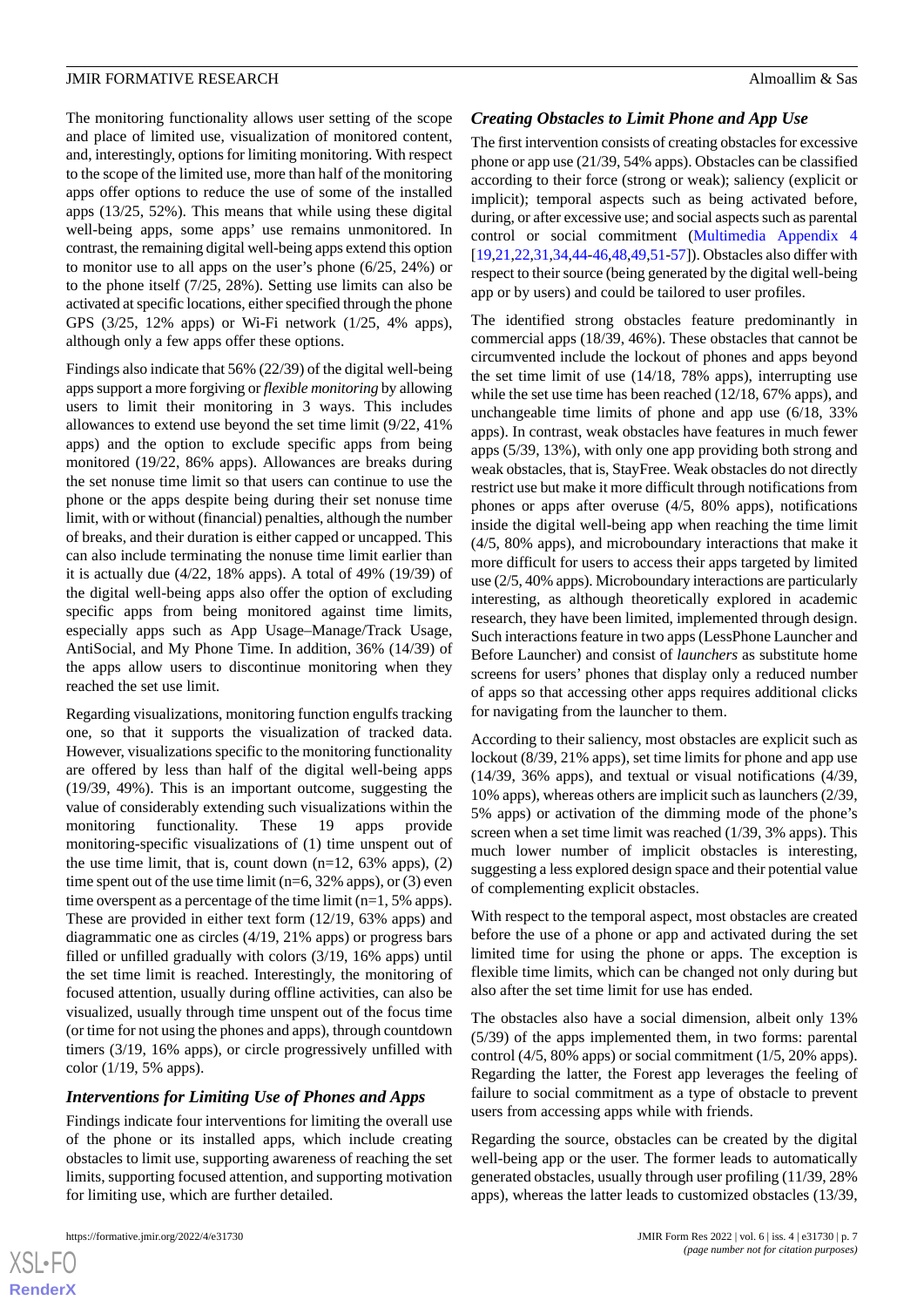33% apps). Apps allowing users to set use limits usually restrict this option to specific apps rather than all apps. Examples of the automatic setting of use limits feature in the YourHour app, which provides users short quizzes to identify if the app is used for work or entertainment. Another example is the SPACE app, supporting limited phone use through automatically suggested limits. Interestingly, two apps allow users to create multiple profiles, each profile with a particular setting to be assigned to different tasks (HelpMeFocus and Stay Focused). This is an interesting option, allowing users different modes of engaging with specific apps, which could, for instance, help with the context setting such as work or leisure, and different phone use for each.

Finally, different types of obstacles may be tailored to different user profiles for matching, for instance, the level of addition (1/39, 3% app) or users'preference for a specific level of digital detox (namely, easy, medium, and hard) that are proposed to users to choose from (Digital Detox app). Interestingly, no apps attempt to recommend interventions at different levels (weak or strong) based on tracked data. This is a less explored feature with potential to provide adaptive interventions better tailored to users' needs.

#### *Supporting Awareness of Reaching the Set Use Limits of Phone and App Use*

The second intervention is supporting awareness of reaching the set limits of use and is provided by 33% (13/39) of the apps ([Multimedia Appendix 5](#page-12-4) [[19](#page-14-0)[,21](#page-14-2),[22](#page-14-3)[,31](#page-14-12),[34](#page-14-15)[,44](#page-15-2)-[46,](#page-15-4)[48](#page-15-6),[49,](#page-15-7)[51](#page-15-9)[-57](#page-15-10)]). Such awareness is predominantly supported through explicit notifications of reaching the set time limits (12/13, 92% apps), usually in textual or diagrammatic form, with both push notifications that appear when the screen is both locked and unlocked, usually at the top in the status bar; (4/12, 33% apps) or pull notifications that appear suddenly in the middle of the screen as a small window alerting the user of something, sometimes these are big, covering most of the screen (7/12, 58% apps). Notifications can be provided both in the digital well-being apps about the use of the phone or its installed apps (13/39, 33% apps) and as embedded within a specific app when the time limit relates to that app (11/39, 28% apps). In contrast to explicit notifications, implicit ways to support awareness of reaching the time limit include screen dimming. Although less common (1/39, 3% apps), these are interesting, more subtle ways to notify users of reaching their use limits for specific apps or phones and to persuade disengagement. Although both notifications and screen dimming are provided in real time, daily reminders to review tracked data support a higher level of awareness beyond a specific instance of *in the moment* use and more about the historic user over the day (7/39, 18% apps).

### *Supporting Focused Attention on Primary Tasks and Away From Habitual Phone and App Use*

The third intervention supports focused attention and features in >70% (29/39) of digital well-being apps ([Multimedia](#page-12-5) [Appendix 6](#page-12-5) [\[19](#page-14-0)[,21](#page-14-2),[22](#page-14-3),[31,](#page-14-12)[34](#page-14-15)[,44](#page-15-2)[-46](#page-15-4)[,48](#page-15-6),[49,](#page-15-7)[51-](#page-15-9)[57\]](#page-15-10)). These include all apps that support monitoring (25/39, 64%) and four additional ones: Boosted, Pomodoro Smart Timers, Engross, and Hold. By aiming to limit phone and app overuse, digital well-being apps implementing the monitoring functionality

[XSL](http://www.w3.org/Style/XSL)•FO **[RenderX](http://www.renderx.com/)** implicitly support focused attention on the main task because they prevent the user's attention from being hijacked by habitual phone and app use.

Findings also indicate that, of the 39 apps, 8 (21%; four that support monitoring and four that do not: Boosted, Pomodoro Smart Timers, Hold, and Engross) explicitly target the training of focused attention. These apps encourage users to stay away from their phone to focus on specific offline tasks for a set time. This use of a time limit is different from that in the monitoring functionality, as people are supported to practice the adaptive behavior of maintaining attention for a set time away from the phone rather than resisting for a set time the temptation to use the phone.

In addition, of these 8 apps for training focused attention, 5 (63%) also provide users with white noise to better facilitate concentration. This is an interesting outcome, and although these apps provide limited evidence for its value, scholarly work indicates that white noise, defined as "task-irrelevant auditory input containing many frequencies of equal intensities" [[8\]](#page-13-4), has potential to improve cognitive performance in both healthy adults [\[17](#page-13-13)] and those with attention deficit [\[70](#page-16-5)]. Mechanisms that could explain the benefits of white noise include its ability to moderate brain arousal by inducing neural noise, which at specific dopamine-based thresholds could stimulate cognitive performance [[58\]](#page-15-11).

#### *Supporting Motivation to Keep Within Limited Use of Phone or Apps*

The fourth intervention supports motivation for limiting phone and app use (12/39, 31% apps; [Multimedia Appendix 7](#page-13-15) [[19,](#page-14-0)[21,](#page-14-2)[22](#page-14-3)[,31](#page-14-12),[34,](#page-14-15)[44-](#page-15-2)[46](#page-15-4)[,48](#page-15-6),[49](#page-15-7)[,51](#page-15-9)-[57\]](#page-15-10)). Findings indicate 3 mechanisms for supporting motivation. The first is the reward and penalty feedback usually implemented by those apps that support monitoring (7/12, 58% apps), with rewards being provided when users successfully kept within their set use limits of their phones and apps. The main types of rewards leverage gamification principles and consist of badges at different levels (2/7, 29% apps), points (2/7, 29% apps), in-app coins (1/7, 14% apps), building in-app trees (Forest) or towns (SleepTown), or motivational quotes (4/7, 57% apps). The main categories of penalty content are metaphoric and consist of in-app tree withers (Forest) or town-building collapses (SleepTown). Interestingly, however, most monitoring apps (20/29, 69%) do not support such motivation through rewards and penalties.

Second, in addition to the reward and penalty feedback provided on the basis of successful or unsuccessful keeping within set limits of phone or app use, other types of motivation are provided to support behavior regulation of limiting use, both during and even before the actual behavior of limiting use. This less common type of motivation consists of motivational quotes, either provided by the app (two apps: Stay Focused and HelpMeFocus) number and names or generated by the user (two apps: StayFree and App Usage–Manage/Track Usage); educational content about phone and life balance (one app: SPACE); or motivational stories written by other users (one app: YourHour).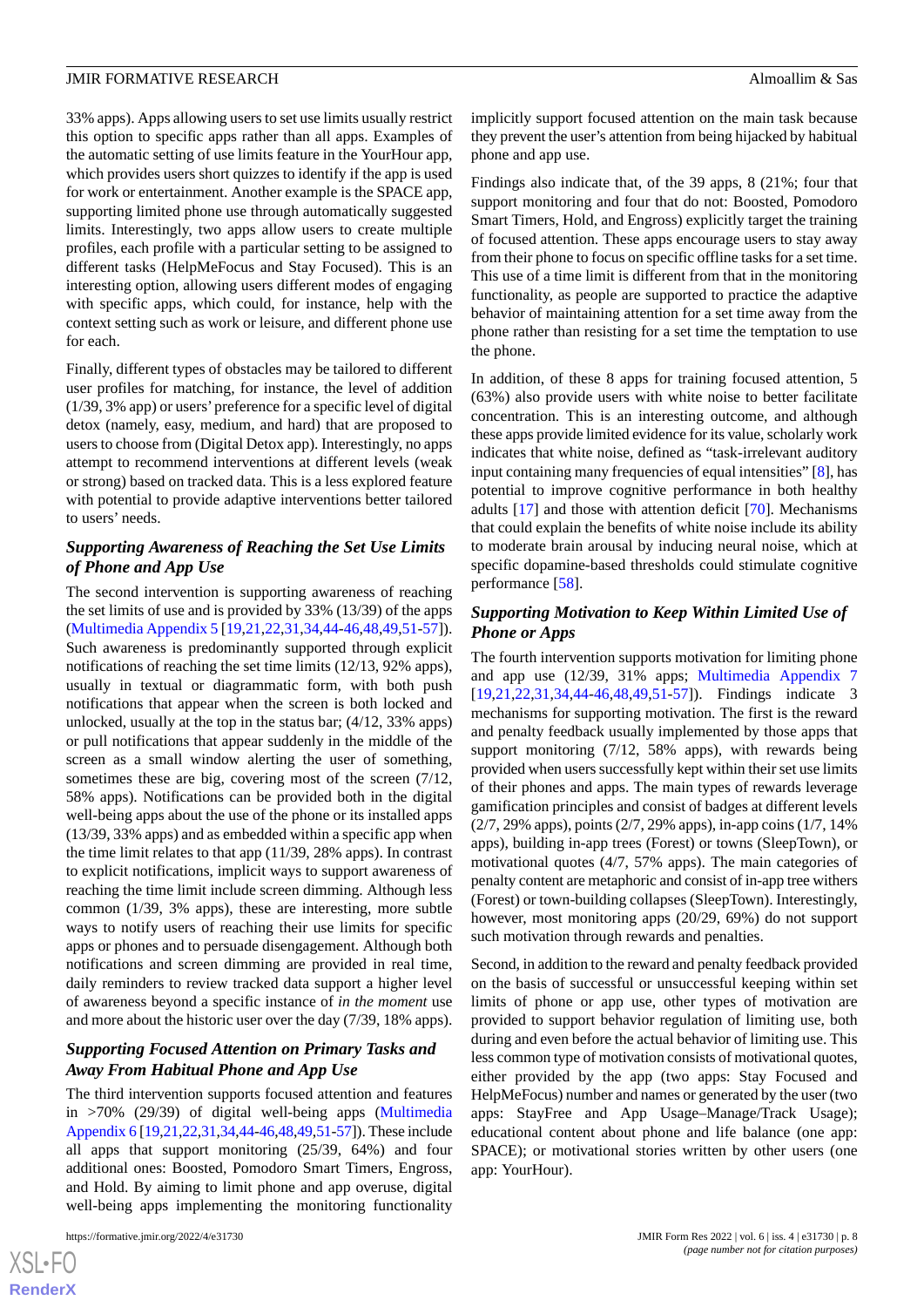Third, social support is another form of motivation, whose role in facilitating behavior change has been much acknowledged [[71\]](#page-16-6). An important outcome is the limited number of apps that encourage social support to limit phone or app use, through competition (5/39, 13% apps), collaboration (5/39, 13% apps), or both (3/39, 8% apps). This is distinct from the identified emphasis on competition [[72\]](#page-16-7). For instance, the SPACE app allows comparing such progress of limited use. In contrast to this competition social motivator, our findings also show 13% (5/39) of the apps leveraging collaboration, in which family members, friends, or broader social networks are used. For instance, the SleepTown app allows sharing sleep time goals with friends and setting similar sleep goals with them. Another example is the Hold app, which provides different ways to share focus time through finding nearby Bluetooth-enabled devices to encourage focused attention in the group. The Hold app also integrates collaborative and competitive aspects, for instance, by ranking users according to the points they gained from their time spent on focusing tasks, most often offline ones. Apps leveraging competition can also integrate social recognition. For example, the Hold app rewards the top-ranked users according to their points with a crown icon next to their username, and the Focus app rewards the first three users with a trophy icon next to their usernames: gold, silver, and bronze.

#### **Comparison of Commercial Digital Well-being Apps With Academic Ones**

This section focuses on the comparison of the functionalities of the apps developed in academia with those of commercial apps, with a specific focus on how they differ. It is not surprising that most academic apps share the tracking and monitoring functionalities available in commercial apps. For example, the lockout mechanism that blocks the phone until midnight when reaching the use limit [[31\]](#page-14-12) is similar to blocking apps and phone when the user exceeds the defined time limit in some commercial apps (ie, Ubhind). Similarly, blocking and scheduling blocking in the academic app Forest [\[48](#page-15-6)] are comparable with those in the commercial app AppBlock. An interesting distinction concerning tracking and monitoring is the new form of visualization of tracked data in academic apps, namely, timelines.

In terms of interventions for limiting use, findings indicate additional key distinctions between commercial and academic apps for digital well-being. Regarding creating obstacles to limit phone or app use, important distinctions concern the force and saliency of the created obstacles and their temporal aspect and source. With respect to force, commercial apps predominantly use strong obstacles such as phone or app blocks (14/39, 35% apps) instead of weak obstacles such as notifications or microboundary interactions (5/39, 13% apps), with only 3% (1/39) of the apps providing both strong and weak obstacles. In contrast, academic apps take a more balanced approach, using equally both strong (10/17, 59%) and weak (11/17, 65%) obstacles, with 29% (5/17) of these apps using both strong and weak obstacles. Given the nascent research exploring the effectiveness of digital well-being apps, academic work is more likely to use both types of obstacles to compare their effectiveness.

 $XS$  • FC **[RenderX](http://www.renderx.com/)** With respect to the saliency of obstacles, almost half of the commercial apps (17/39, 44%) specify saliency, with all but 1 featuring explicit obstacles (which also tend to be strong), whereas the SPACE app features implicit obstacles. In contrast, almost all academic apps (16/17, 94%) involve explicit obstacles, that is, mostly notifications. What is interesting here is the innovative use in academic apps of a new type of obstacles for restricting use through design frictions. These could involve mandatory cognitive tasks such as entering several digits as users attempt to start interacting with apps targeted for limited use [\[57](#page-15-10)] or entering 30- or 10-digits try [[19\]](#page-14-0), which, when compared with merely pressing OK, indicates that the more complex the cognitive task, the more likely that users will restrain from engaging with those apps. Commercial apps present limited such cognitive tasks, with one exception being the MMGuardian app, which requires entering a password by parents to prevent the child from removing the app or modifying the set time limit of use.

Findings also indicate differences regarding the temporal aspects of obstacles to use. Although commercial apps use these obstacles predominantly after use of the targeted apps (15/39, 38%), as opposed to during use (4/39, 10%), academic apps take a more balanced approach using such obstacles equally during (8/17, 47%) and after the use of targeted apps (8/17, 47%), with 12% (2/17) of the apps using them both during and after use. This suggests not only the value of providing flexibility and users' choice but also the importance of real-time obstacles in limiting phone or app overuse in real time.

Regarding obstacles' source, commercial apps use mostly obstacles set and customized by users (15/39, 38%) rather than obstacles set automatically (6/39, 15%); in contrast, academic apps feature more automatically set obstacles (10/17, 59%) than those set by users (6/17, 35%).

Scholarly work on digital well-being apps has also focused on the types of apps that users are more willing to limit use. In this respect, empirical findings indicate that users were willing to restrict the use of specific apps such as messaging ones [\[56](#page-15-12)], as well as social media or games apps [[21\]](#page-14-2). Academic work has also explored limited use not only beyond individual devices such as phones but also across multi-devices and their context of use [\[46](#page-15-4)[,49](#page-15-7)]. Similar work has looked, for instance, at chatbots to notify users of their smartphone use [\[51](#page-15-9)] or video platforms supporting preschoolers to self-manage their phone and app consumption [\[52](#page-15-13)].

The second intervention, intended to increase users' awareness of reaching their limits of phone or app use, also shows differences. Although both sets of apps use mostly explicit notifications to support such awareness, academic apps do so more (8/17, 47%) than commercial apps (11/39, 28%). Interestingly, both sets of apps also used implicit notifications such as screen dimming featuring in the SPACE app and vibrations for notifying users when they exceeded their set time limit for phone use featuring in the Good Vibrations app [[34\]](#page-14-15).

The intervention targeting focused attention has been supported by both sets of apps through training for focused attention, with 21% (8/39) of commercial apps and 29% (5/17) of academic apps providing such training. Interestingly, commercial apps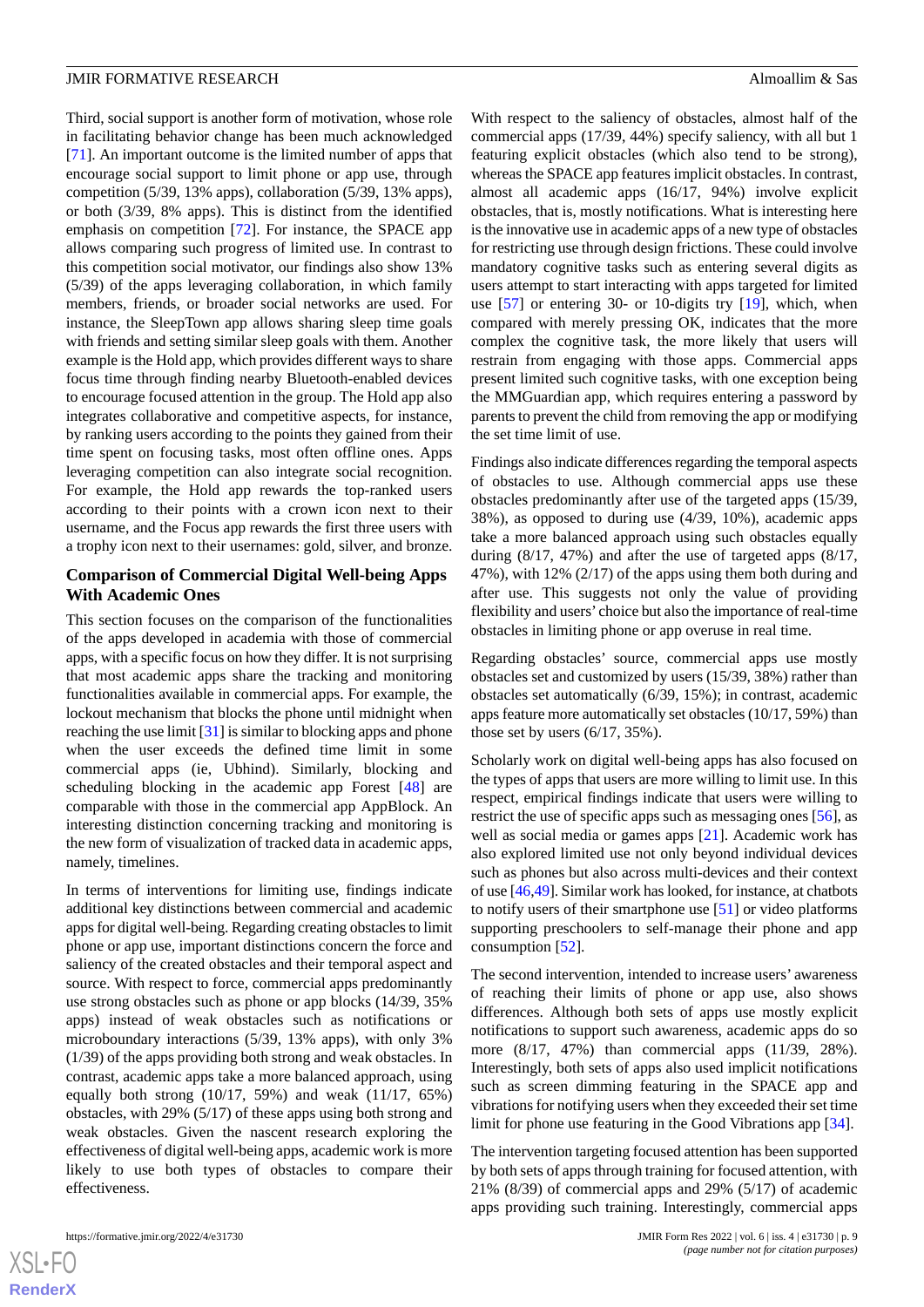also feature white noise as a specific mechanism for supporting focused attention, whose effectiveness as part of digital well-being apps has been less explored, although a body of scholarly work has shown its value for relaxation [[17,](#page-13-13)[70](#page-16-5)].

Finally, the fourth intervention for supporting motivation to keep within set limits shows similar findings for the 2 sets of apps, with emphasis on rewarding user behavior when the goal of keeping within limits has been reached (9/39, 23% commercial apps; 3/17, 18% academic apps), albeit commercial apps show more diverse forms of rewarding content, usually leveraging gamification principles, as opposed to academic apps, which use merely points. In contrast, findings show much fewer apps leveraging punitive feedback when users fail to keep within set use limits for both commercial apps (4/39, 10%) and academic apps (1/17, 6%). In terms of social support, a small number of apps provide it to support cooperation (5/39, 13% commercial apps; 2/17, 12% academic apps), competition, and recognition (5/39, 13% commercial apps; 3/17, 18% academic apps).

Also unique to research on academic apps for digital well-being is the extended focus of their audience to include not only individual users as commercial apps but also groups of users. For example, such academic apps focused on enhancing self-regulation through groups of users collaborating or competing toward limiting their collective use of phones and apps [[45](#page-15-3)[,54](#page-15-14)], through limiting use as a family activity [[45\]](#page-15-3), or through providing in-app spaces for college students to restrict their phone use during class time [\[44](#page-15-2)].

## *Discussion*

#### **Principal Findings**

We now revisit the research questions advanced in the *Introduction* section and articulate the novelty of our key findings. The first 2 research questions focused on identifying the key functionalities of the top-rated digital well-being apps and their theoretical underpinning. Our review of top-rated digital well-being apps indicates the following six main functionalities: tracking use; monitoring use against set limits; and four interventions for limiting use, namely, creating obstacles to limit use, supporting awareness of reaching the set limits, supporting focused attention, and supporting motivation for limiting use. In this section, we also theoretically position these functionalities and leverage them to articulate new implications for better designing digital well-being apps.

Findings indicate that >70% (29/39) of digital well-being apps provide tracking of use of phone or app data, visualized mostly through reports and charts. More than a third (11/29) of the apps providing the tracking functionality also support user profiling, either automatically from tracked data or through users' entered data. This aspect of tracking has been limitedly explored in previous work [\[22](#page-14-3),[23\]](#page-14-4). Another key finding is that almost 30% (11/39, 28%) of the digital well-being apps do not support tracking phone or app use but support instead focused attention or tracking of offline activities. This is a key outcome with important design implications that we will revisit later.

The second functionality is monitoring phone or app use against set time limits, which is key for limiting their use. This functionality features in 64% (25/39) of our reviewed commercial apps. Interestingly, however, the remaining almost 35% (14/39) of the digital well-being apps do not support this functionality directly, albeit they monitor the time spent on offline activities, away from the phone and its apps. From the former set of apps monitoring phone and app use, most tend to target some of the apps installed on the phone, with fewer digital well-being apps monitoring the use limits of all the apps. An important implication here is designing for *complete monitoring* of all the apps installed on the phone and providing users with the choice of selecting the ones to monitor, as well as *location-based monitoring* currently limitedly supported, albeit useful for situating the monitoring behavior in a spatiotemporal context. We also suggest supporting *flexible monitoring* allowing circumventing the set use time limit, which can support ongoing motivation for monitoring phone consumption and regulating phone overuse behavior. Findings also indicate interesting time-based, monitoring-specific visualizations featuring in approximately half (20/39) of our reviewed apps, which are useful to be extended to all digital well-being apps.

With respect to the first intervention, almost half (16/39) of our reviewed commercial apps implement strong and explicit obstacles, such as blocking to limit phone or app use, with much fewer apps featuring weak or implicit obstacles, usually in the form of notification. Even fewer apps attempt to implement microboundary interactions using launchers as substitute home screens. Such obstacles can be generated either automatically or by the users, with only few apps tailing them to user profiles and none mapping the force of obstacles (strong or weak) to such profiles. These approaches suggest the value of using both sources, so that digital well-being apps could benefit from the customization of users'set obstacles and potentially even more so from extending the use of automatically set obstacles. Although previous work suggested that strong obstacles, despite inducing frustration, can be preferred by users and are likely to be more effective than the less restrictive obstacles [[22](#page-14-3)[,46](#page-15-4)], the value of providing both strong and weak obstacles can be further explored, in terms of both effectiveness and user experience for more sustained and long-term change of one's relation with their mobile phones. Our findings from academic apps also highlighted new explicit obstacles for restricting use through design frictions such as cognitive tasks, which, unfortunately, have been limitedly explored. However, these innovative obstacles open up an interesting design space, as frictions support users to pause before compulsively re-engaging with their phones and apps, and thus a more mindful interaction.

From the 25 apps that support monitoring, 13 (52%) support users becoming aware when they reach the set use limits of their phone or apps, mostly through explicit notification and much less through implicit ones such as screen dimming, whereas daily reminders support a high-level awareness of use patterns exceeding set limits. Academic apps also started to explore implicit notification, albeit in tactile modality, through vibrations. These implicit notifications open up a less explored design space for this intervention. Arguably, vibration-based notifications are weak obstacles, and illustrations of how nudge

 $XS$  $\cdot$ FC **[RenderX](http://www.renderx.com/)**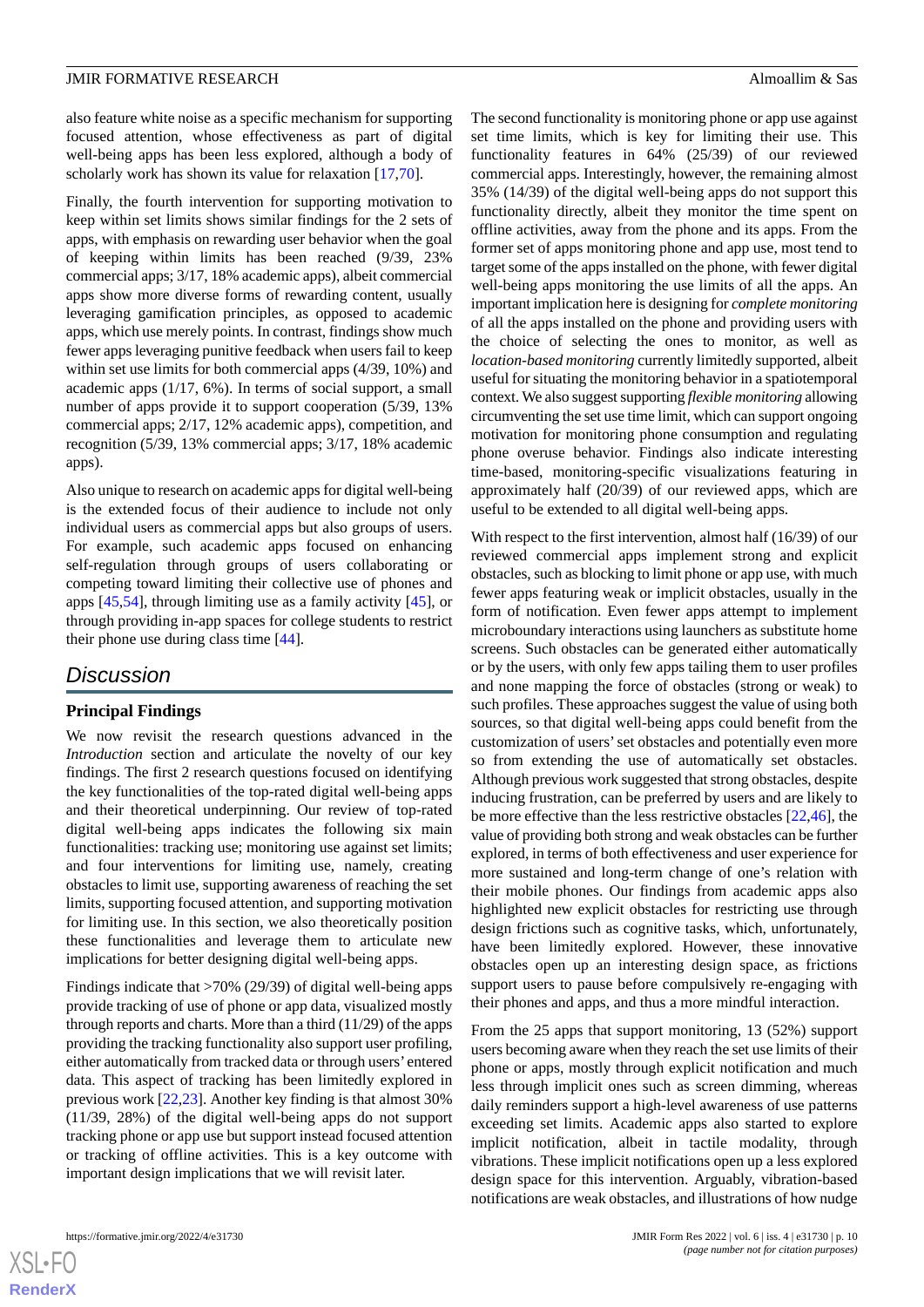theory [[34\]](#page-14-15) can be leveraged in the design of digital well-being apps. Implicit notifications may be less intrusive and therefore more persuasive, although future work is needed to explore their specific benefits when compared with explicit ones.

An important outcome is the 2 ways of supported focused attention that digital well-being apps implement: The first is implicit support through the monitoring and limiting of phone or app overuse, and the second is the explicit training of attention by focusing on offline activities without phone use, including also exposure to white noise to support concentration, which has strong research underpinning [[17](#page-13-13)[,70](#page-16-5)].

A key functionality, less explored in previous research on digital well-being, is supporting motivation for keeping within limited use. For this functionality, we identified the following three mechanisms: reward and penalty leveraging gamification principles, educational and motivational content, and social support provided, however, by a limited number of apps and where cooperation among users is limited.

The theoretical underpinning of digital well-being apps has received limited attention. However, Roffarello and De Russis [[22\]](#page-14-3) suggested the value of grounding the design of well-being apps to support behavior change, habit formation, and self-regulation. As shown in the *Introduction* section, scholars have identified a range of theories that may inform the design of digital well-being apps, such as those of uses and gratification [[19](#page-14-0)[,31](#page-14-12)], planned behavior [[32\]](#page-14-13), dual system [\[33](#page-14-14)], nudge [[34\]](#page-14-15), framework for behavior change [\[35](#page-14-16)], or regulation [[36\]](#page-14-17). However, it is less explored how such theories have been actually informing the developing of commercial well-being apps. However, the operationalization of these theories in this respect has been limited. In this section, we argue for the value of self-regulation theories.

Previous work has shown that tracking is a key functionality of digital well-being apps that captures the use of the phone and its apps [[22\]](#page-14-3). However, this does not make the important distinction between the digital well-being app running in the background to collect such information and the user's active effort to minimize phone use. The former is usually important in the early stage of digital detox when people want to understand their consumption patterns, whereas the latter follows with setting up limits to phone or app use. For this, we called the former tracking, and the latter monitoring, which is a better term for capturing or tracking data against a specific target. Most behavior-changing apps use monitoring toward specific goals such as exercising ones [[41\]](#page-14-22); therefore, the link between monitoring and goal setting is crucial. We note the important alignment of monitoring functionality to the three ingredients of self-regulation as reflected in self-regulation theories: setting target standards, monitoring the current state against these targets, and activating processes to reduce any identified distance between the current state and the targets [\[59](#page-15-15)]. Thus, we argue that designing for monitoring functionality can benefit from theoretical grounding in self-regulation theories.

Regarding the intervention of creating obstacles to limit use, we have seen the value of both strong restrictive mechanisms and weak ones, mostly explored in academic research rather than reflected in commercial apps. We argue that weak and

particularly implicit obstacles are illustrations of nudges, which nudge theory describes as persuasive attempts for behavior change that do not limit users' choices [\[73](#page-16-8),[74\]](#page-16-9). Future work is needed to understand how nudge theory can be sensitively leveraged to rigorously inform such obstacles to use.

The intervention for supporting focused attention is particularly interesting, as it marks a shift away from limiting excessive use toward more mindful activities, either technologically mediated or offline, whose valuable side effect is limited use of the phone or apps. Rather than steering away from undesirable behavior, this intervention encourages engagement in meaningful and ideally desirable activities, subsequently supporting the most powerful appetitive rather than aversive motivation. We also highlight in this context the value of supporting users to understand and support their meaningful goals [[66\]](#page-16-1), which subsequently can address the phone overuse and the boredom often associated with it. However, goal theories have been limitedly discussed in relation to digital well-being apps.

The final intervention focuses on supporting motivation to keep within use limits. Although limitedly mentioned in relation to digital well-being apps, we suggest the value of broaden and build theory [\[75](#page-16-10)], where positive emotions are leveraged for increased self-awareness and behavior change. Illustrations of how this theory may be underpinning some of the identified functionalities include the provision of allowances for overruling the set use limits during monitoring. This is important for instrumental reasons both allowing the completion of some immediate tasks, and maintaining motivation in case of setbacks in meeting the set limits. In turn, this could broaden users' resilience and more flexibly support the acknowledged high demands of self-regulation [[36\]](#page-14-17). Future work is needed to explore effective ways for managing the negative emotions associated with setbacks.

#### **Design Implications for Digital Well-being Apps**

#### *Overview*

The third research question focused on the design guidelines for digital well-being apps informed by our identified functionalities. For this, we articulate 6 implications for designing digital well-being apps including calling to move beyond screen time and support the broader focus of digital well-being; supporting meaningful use rather than limiting meaningless use; leveraging (digital) navigation in design for friction; supporting collaborative interaction phone overuse; supporting explicit, time-based visualizations for monitoring functionality; and supporting the ethical design of digital well-being apps. These implications open up a larger design space for digital well-being apps, going beyond the main tracking and monitoring functionalities [[19](#page-14-0)[,34](#page-14-15),[57\]](#page-15-10).

#### *Beyond Screen Time: Broader Focus of Digital Well-being*

Although most of these functionalities focus on limiting screen time, echoing previous findings on addiction and phone overuse [[22\]](#page-14-3), an important outcome is that about a third (13/39) of our apps support focus of attention either by limiting distractions or by supporting focused attention often on offline activities, including training of attention. We argue that this bias toward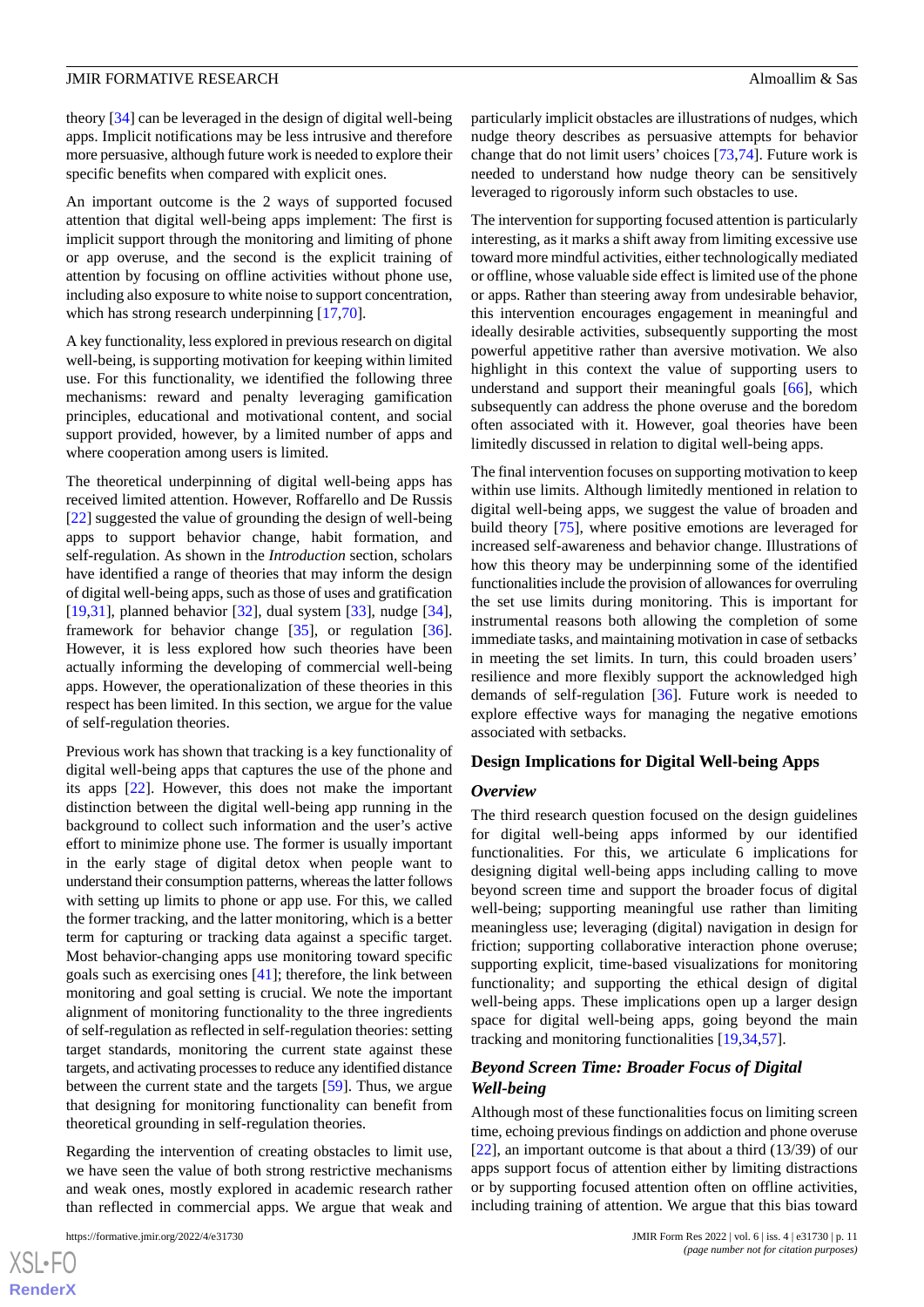screen time fails to reflect the larger body of HCI research on well-being that can inspire novel apps that may better support users' skills for more mindful use of technologies. We call for stronger engagement of HCI research in the design of digital well-being apps that addresses this limitation. Indeed, our findings could mark a shift away from addressing a problematic behavior by explicitly limiting it but rather by supporting a high-level function that can arguably better address the root of the problematic behavior. There is an extensive body of work on mitigating the impact of interruptions [[62](#page-16-11)[,63](#page-16-12)] and a growing interest in mindfulness technologies [\[39](#page-14-20),[40,](#page-14-21)[64](#page-16-13),[76\]](#page-16-14) that can support the design of these apps for digital well-being aiming to support focus of attention.

#### *Supporting Meaningful Use Versus Limiting Meaningless Use*

Findings also indicate an important limitation of digital well-being apps reviewed in this work and in particular their rather narrow view of limiting use. We argue that this overlooks the broader goals for using technology in the first place and users' different avoidance or approach motivations. For this, we can leverage goal theories and the distinction between hedonic and eudemonic or meaningful goals [[66\]](#page-16-1) and how the latter can be purposefully designed for. Emphasizing the meaningful use of technology [\[11](#page-13-7)] may be a better approach to avoid meaningless or habitual use leading to phone overuse, while accounting also for the scarcity of attention [\[77](#page-16-15)].

#### *Leveraging (Digital) Navigation in Design for Friction*

Findings highlight obstacles for preventing app use that can inform the design for friction [[78\]](#page-16-16) as a mechanism for slowing down interaction (such as information sessions at the start of using a mediation app), which we know little about. Our findings suggest harnessing the digital distance and navigation to the target app. This is supported by findings showing that navigation in the folder hierarchy and in the real world share the same neural correlates [[61\]](#page-16-17). One can imagine that information architecture imposing additional digital navigation cost for reaching apps located deeper in the phone's information hierarchy, whose use is to be limited, may mitigate against their overuse. We can also think of leveraging physical navigation, for instance, by allowing access to some apps only in physical locations that the user has to purposefully travel to, supporting thus fitness goals. Kim et al [\[31](#page-14-12)] positioned their app and this family of restrictive and coercive interventions within the HCI work on uncomfortable interactions aimed at helping people toward important goals while tolerating discomfort [[60\]](#page-15-16) and on design frictions through microboundaries consisting of small barriers enforced before an interaction to prevent habitual phone use [[57\]](#page-15-10).

#### *Supporting Collaborative Interaction for Limiting Phone and App Overuse*

Much work has shown the value of social support for behavior change, and our findings confirm that this is also an important intervention for digital well-being apps. Our outcomes echo previous ones showing the benefit of social support for limiting smartphone use, albeit by leveraging competition. We argue that the value of cooperation can be better harnessed in the

design of digital well-being apps, both for limiting overuse and for training focus of attention. Our findings indicate that only 16% (9/56) of the apps in our app review implement social support as a built-in feature. This supports the argument presented in a study by Czerwinski et al [\[62](#page-16-11)] that social support is a feature needed in digital well-being apps, as current apps do not seem to leverage social support as a mechanism to enhance self-regulation.

#### *Supporting Time-Based, Explicit Visualizations Tailored to Monitoring Functionality*

In terms of data visualization, findings indicate a richer range of formats available for the monitoring of phone or app use against set limits compared with their mere tracking. This makes sense because tracking aims primarily to support users' exploration and understanding, whereas monitoring aims mostly to support behavior change toward set goals [[79](#page-16-18)[,80](#page-16-19)]. Hence, although more ambiguous representations are useful to motivate and engage users during tracking, for the monitoring functionality, more specific formats and particularly those including timelines are more useful. However, we have seen that academic apps leverage timeline representations, whereas commercial apps do so to a lesser extent. The latter allow people to easily match on the timeline their behavior with the recorded data to not only understand the data but also use it for reaching the goals. These outcomes align with previous work on the value of the ambiguity of different types of captured data [[4\]](#page-13-16) to support users' engagement in understanding it, particularly relevant in the tracking stage. In contrast, although the rationale of timeline visualizations has been limitedly unpacked in scholarly work, it can be grounded in the growing HCI interest in temporality [[24\]](#page-14-5) and its value for reflection, both in and on action [[81\]](#page-16-20). Future work can compare the value of different visualization forms for supporting such reflection on data.

#### *Supporting Ethical Design of Digital Well-being Apps*

Despite their potential for supporting users with their phone overuse, most digital well-being apps have limited scientific underpinning and evidence base. They tend to target users without health conditions and tend to be inclusive, as many of their functionalities appear to be free. However, we call for extending the efforts toward a more research-informed and evidence-based design of digital well-being apps. This is particularly important because their beneficence can be limited by the risk of harming users with mental health conditions, as well as those who experience phone addiction. Such recommendation can be addressed to app market places or policy makers for regulating the requirements for their research underpinning. The most ethical challenge pertaining to these apps is supporting autonomy of users experiencing smartphone addiction [[67\]](#page-16-2). However, given the challenges of diagnosing phone addiction, increased ethical sensitivity is required in this respect. In addition, more work is needed to explore how the shift toward increased autonomy can be best supported and by what features of digital well-being apps.

#### **Limitations and Future Work**

We focused on Google Play, which limited our review of iOS apps not available on Google Play. Future work could extend

 $XS$  $\cdot$ FC **[RenderX](http://www.renderx.com/)**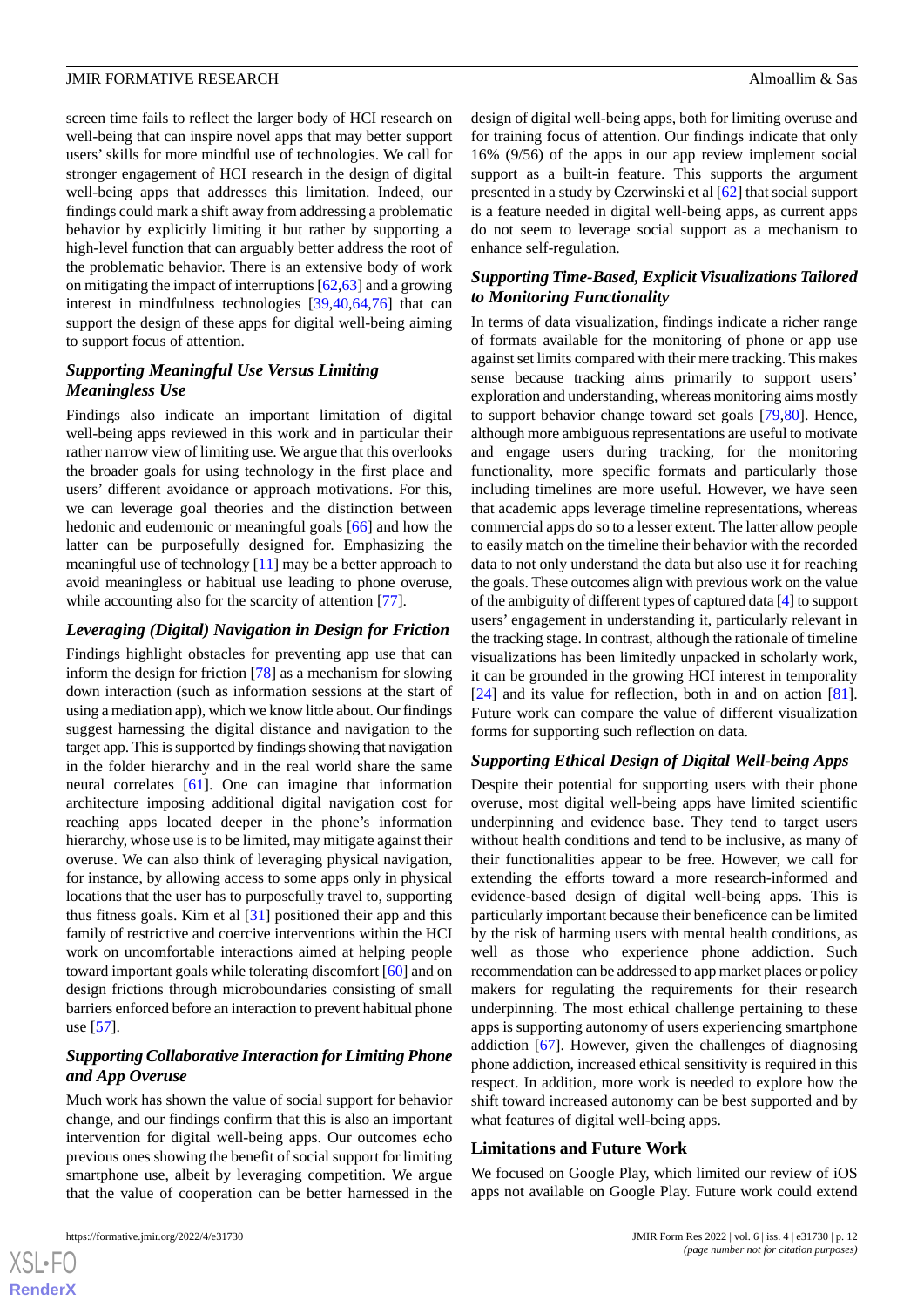this exploration to other platforms. Future work can also aim to further strengthen the scientific underpinning of the design principles of digital well-being apps, in terms of both their theoretical framing and evidence-based evaluation studies. Our findings indicate that despite the growing number of digital well-being apps, parts of their design space have been less explored, such as supporting awareness for reaching use limits, motivation to keep within set use limits, implicit obstacles rather than explicit ones, recommended interventions to determine the right type of obstacles according to the tracked data, and mechanisms for supporting focused attention. We encourage researchers and developers to focus on these aspects, and together with the key features identified in our study, they can significantly improve the design of digital well-being apps.

#### **Conclusions**

We report on a functionality review of 39 commercial and 17 academic digital well-being apps. Findings provide richer understanding of tracking and particularly monitoring functionalities, together with 4 interventions for limiting use. These provide new understanding of the different types of obstacles for limiting use, as well as of specific features for less explored functionalities such as supporting awareness for reaching use limits, focused attention, and motivation to keep within set use limits. We conclude with 6 design implications for digital well-being apps, namely, calling to move beyond screen time and support the broader focus of digital well-being; supporting meaningful use rather than limiting meaningless use; leveraging (digital) navigation in design for friction; supporting collaborative interaction to limit phone overuse; supporting explicit, time-based visualizations for monitoring functionality; and supporting ethical design of digital well-being apps.

#### **Acknowledgments**

This work was supported by the University of Tabuk, Saudi Arabia, and AffecTech: Personal Technologies for Affective Health, Innovative Training Network, which is funded by the Horizon 2020 People Programme under Marie Skłodowska-Curie (grant agreement No 722022).

#### <span id="page-12-0"></span>**Conflicts of Interest**

None declared.

#### **Multimedia Appendix 1**

<span id="page-12-1"></span>The reviewed top-rated digital well-being apps and academic apps, their user rating scores from 1 to 5, and their numbers of raters.

[[DOCX File , 21 KB](https://jmir.org/api/download?alt_name=formative_v6i4e31730_app1.docx&filename=0464ae6eb5def35a92c414f86ea0d257.docx)-[Multimedia Appendix 1\]](https://jmir.org/api/download?alt_name=formative_v6i4e31730_app1.docx&filename=0464ae6eb5def35a92c414f86ea0d257.docx)

#### <span id="page-12-2"></span>**Multimedia Appendix 2**

Tracking functionality for phone and app use, format for visualizing the tracked data, and user profiling based on tracked data. [[DOCX File , 23 KB](https://jmir.org/api/download?alt_name=formative_v6i4e31730_app2.docx&filename=48db36804a76f980040ac96d55ed118e.docx)-[Multimedia Appendix 2\]](https://jmir.org/api/download?alt_name=formative_v6i4e31730_app2.docx&filename=48db36804a76f980040ac96d55ed118e.docx)

#### **Multimedia Appendix 3**

<span id="page-12-3"></span>Monitoring functionality: setting use or focus time limits, scope and place of limited use, visualizing time limit, and flexibility through 3 options (use allowance beyond time limit, exclude apps from time limit, and discontinuing tracking when limit was reached).

[[DOCX File , 30 KB](https://jmir.org/api/download?alt_name=formative_v6i4e31730_app3.docx&filename=3eeb57ce89fe9b7c774ec088cf22e21d.docx)-[Multimedia Appendix 3\]](https://jmir.org/api/download?alt_name=formative_v6i4e31730_app3.docx&filename=3eeb57ce89fe9b7c774ec088cf22e21d.docx)

#### <span id="page-12-4"></span>**Multimedia Appendix 4**

Interventions for limiting use: creating obstacles for limiting use differing in force, saliency, temporality, sociality, user profile, and source.

[[DOCX File , 26 KB](https://jmir.org/api/download?alt_name=formative_v6i4e31730_app4.docx&filename=b28696a4adcbe6459eff142e433e866d.docx)-[Multimedia Appendix 4\]](https://jmir.org/api/download?alt_name=formative_v6i4e31730_app4.docx&filename=b28696a4adcbe6459eff142e433e866d.docx)

#### <span id="page-12-5"></span>**Multimedia Appendix 5**

Interventions for limiting use: supporting awareness for reaching the set limit of use through different notification types, screen diming, and daily reminders.

[[DOCX File , 24 KB](https://jmir.org/api/download?alt_name=formative_v6i4e31730_app5.docx&filename=f8ed45aaa5cafa0a4f9931b5a2a949d4.docx)-[Multimedia Appendix 5\]](https://jmir.org/api/download?alt_name=formative_v6i4e31730_app5.docx&filename=f8ed45aaa5cafa0a4f9931b5a2a949d4.docx)

#### **Multimedia Appendix 6**

Interventions for limiting use: supporting focused attention through training or white noise. [[DOCX File , 18 KB](https://jmir.org/api/download?alt_name=formative_v6i4e31730_app6.docx&filename=545c63f38ffc8a25f50c7eaef7e765cc.docx)-[Multimedia Appendix 6\]](https://jmir.org/api/download?alt_name=formative_v6i4e31730_app6.docx&filename=545c63f38ffc8a25f50c7eaef7e765cc.docx)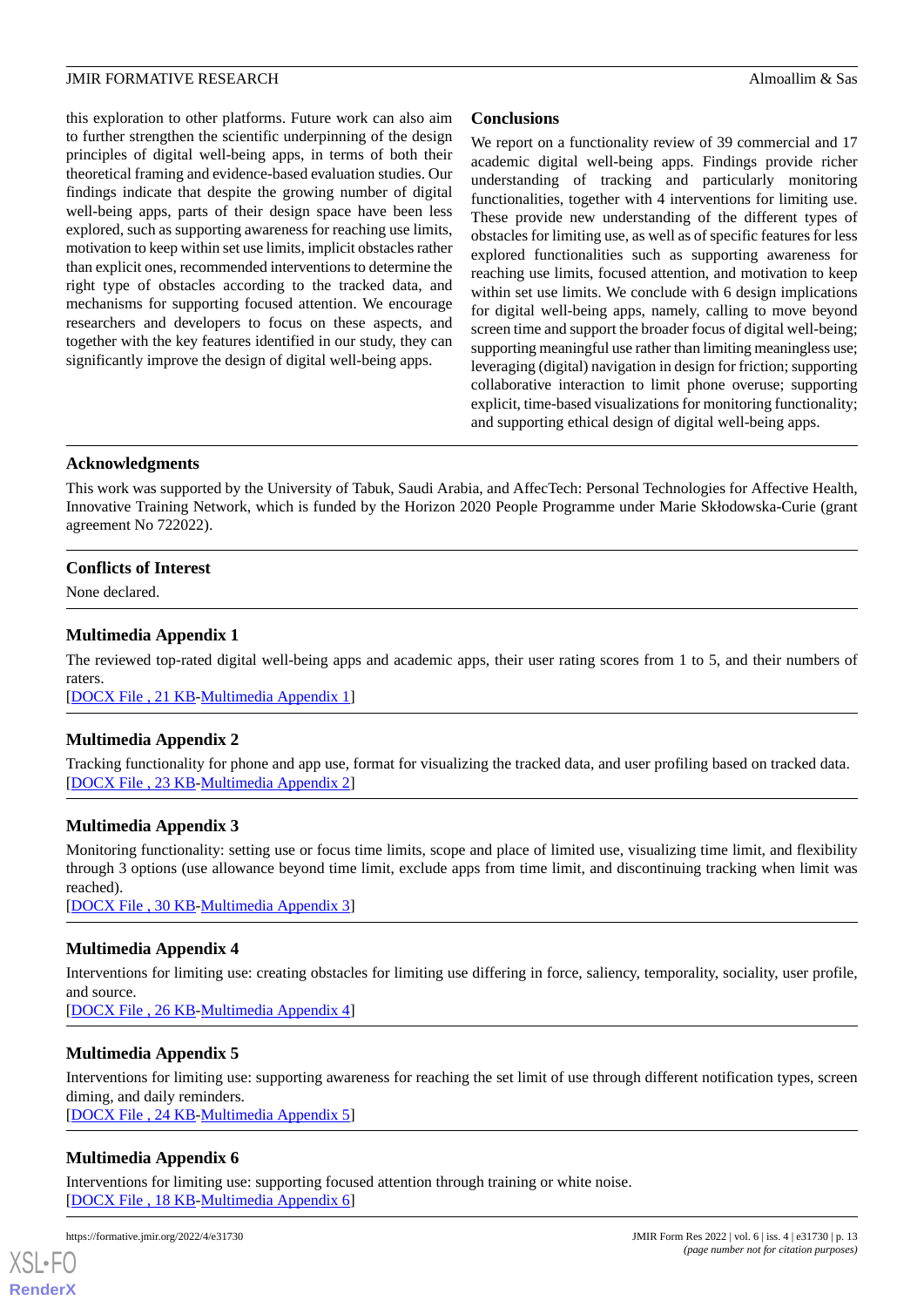#### <span id="page-13-15"></span>**Multimedia Appendix 7**

Interventions for limiting use: supporting motivation to keep within limited use involving different types and content, as well as social support of different types involving cooperation, competition and associated social recognition. [[DOCX File , 27 KB](https://jmir.org/api/download?alt_name=formative_v6i4e31730_app7.docx&filename=dc5255f31e355c48f735e17c8a58adf3.docx)-[Multimedia Appendix 7\]](https://jmir.org/api/download?alt_name=formative_v6i4e31730_app7.docx&filename=dc5255f31e355c48f735e17c8a58adf3.docx)

#### <span id="page-13-0"></span>**References**

- <span id="page-13-1"></span>1. Thieme A. Designing technology to promote mental health and wellbeing. Newcastle University. 2015. URL: [http://theses.](http://theses.ncl.ac.uk/jspui/handle/10443/2864) [ncl.ac.uk/jspui/handle/10443/2864](http://theses.ncl.ac.uk/jspui/handle/10443/2864) [accessed 2020-03-10]
- 2. Sanches P, Janson A, Karpashevich P, Nadal C, Qu C, Roquet CD, et al. HCI and affective health: taking stock of a decade of studies and charting future research directions. In: Proceedings of the 2019 CHI Conference on Human Factors in Computing Systems. 2019 Presented at: CHI '19; May 4-9, 2019; Glasgow, UK p. 1-17 URL: [https://doi.org/10.1145/](https://doi.org/10.1145/3290605.3300475) [3290605.3300475](https://doi.org/10.1145/3290605.3300475) [doi: [10.1145/3290605.3300475\]](http://dx.doi.org/10.1145/3290605.3300475)
- <span id="page-13-16"></span><span id="page-13-2"></span>3. Colombo D, Fernández-Álvarez J, Suso-Ribera C, Cipresso P, Valev H, Leufkens T, et al. The need for change: understanding emotion regulation antecedents and consequences using ecological momentary assessment. Emotion 2020;20(1):30-36. [doi: [10.1037/emo0000671](http://dx.doi.org/10.1037/emo0000671)] [Medline: [31961174](http://www.ncbi.nlm.nih.gov/entrez/query.fcgi?cmd=Retrieve&db=PubMed&list_uids=31961174&dopt=Abstract)]
- 4. Sanches P, Höök K, Sas C, Ståhl A. Ambiguity as a resource to inform proto-practices: the case of skin conductance. ACM Trans Comput-Hum Interact 2019;26(4):1-32 [[FREE Full text](https://doi.org/10.1145/3318143)] [doi: [10.1145/3318143\]](http://dx.doi.org/10.1145/3318143)
- 5. Umair M, Latif MH, Sas C. Dynamic displays at wrist for real time visualization of affective data. In: Proceedings of the 2018 ACM Conference Companion Publication on Designing Interactive Systems. 2018 Presented at: DIS '18; June 9-13, 2018; Hong Kong, China p. 201-205 URL: <https://doi.org/10.1145/3197391.3205436> [doi: [10.1145/3197391.3205436](http://dx.doi.org/10.1145/3197391.3205436)]
- <span id="page-13-3"></span>6. Umair M, Sas C, Chalabianloo N, Ersoy C. Exploring personalized vibrotactile and thermal patterns for affect regulation. In: Designing Interactive Systems Conference 2021. 2021 Presented at: DIS '21; June 28-July 2, 2021; Virtual p. 891-906 URL: <https://doi.org/10.1145/3461778.3462042> [doi: [10.1145/3461778.3462042](http://dx.doi.org/10.1145/3461778.3462042)]
- <span id="page-13-4"></span>7. Umair M, Sas C, Latif MH. Towards affective chronometry: exploring smart materials and actuators for real-time representations of changes in arousal. In: Proceedings of the 2019 on Designing Interactive Systems Conference. 2019 Presented at: DIS '19; June 23-28, 2019; San Diego, CA p. 1479-1494 URL: <https://doi.org/10.1145/3322276.3322367> [doi: [10.1145/3322276.3322367\]](http://dx.doi.org/10.1145/3322276.3322367)
- <span id="page-13-5"></span>8. Alfaras M, Tsaknaki V, Sanches P, Windlin C, Umair M, Sas C, et al. From biodata to somadata. In: Proceedings of the 2020 CHI Conference on Human Factors in Computing Systems. 2020 Presented at: CHI '20; April 25-30, 2020; Honolulu, HI p. 1-14. [doi: [10.1145/3313831.3376684](http://dx.doi.org/10.1145/3313831.3376684)]
- <span id="page-13-7"></span><span id="page-13-6"></span>9. Fleck R, Fitzpatrick G. Reflecting on reflection: framing a design landscape. In: Proceedings of the 22nd Conference of the Computer-Human Interaction Special Interest Group of Australia on Computer-Human Interaction. 2010 Presented at: OZCHI '10; November 22-26, 2010; Brisbane, Australia p. 216-223 URL: <https://doi.org/10.1145/1952222.1952269> [doi: [10.1145/1952222.1952269](http://dx.doi.org/10.1145/1952222.1952269)]
- <span id="page-13-8"></span>10. Sas C, Chopra R. MeditAid: a wearable adaptive neurofeedback-based system for training mindfulness state. Pers Ubiquit Comput 2015;19(7):1169-1182 [[FREE Full text](https://doi.org/10.1007/s00779-015-0870-z)] [doi: [10.1007/s00779-015-0870-z\]](http://dx.doi.org/10.1007/s00779-015-0870-z)
- 11. Mekler ED, Hornbæk K. A framework for the experience of meaning in human-computer interaction. In: Proceedings of the 2019 CHI Conference on Human Factors in Computing Systems. 2019 Presented at: CHI '19; May 4-9, 2019; Glasgow, UK p. 1-15 URL: <https://doi.org/10.1145/3290605.3300455> [doi: [10.1145/3290605.3300455](http://dx.doi.org/10.1145/3290605.3300455)]
- <span id="page-13-10"></span><span id="page-13-9"></span>12. Doherty G, Coyle D, Sharry J. Engagement with online mental health interventions: an exploratory clinical study of a treatment for depression. In: Proceedings of the SIGCHI Conference on Human Factors in Computing Systems. 2012 Presented at: CHI '12; May 5-10, 2012; Austin, TX p. 1421-1430 URL:<https://doi.org/10.1145/2207676.2208602> [doi: [10.1145/2207676.2208602](http://dx.doi.org/10.1145/2207676.2208602)]
- <span id="page-13-11"></span>13. Qu C, Sas C, Doherty G. Exploring and designing for memory impairments in depression. In: Proceedings of the 2019 CHI Conference on Human Factors in Computing Systems. 2019 Presented at: CHI '19; May 4-9, 2019; Glasgow, UK p. 1-15 URL: <https://doi.org/10.1145/3290605.3300740> [doi: [10.1145/3290605.3300740](http://dx.doi.org/10.1145/3290605.3300740)]
- <span id="page-13-12"></span>14. Lazar A, Edasis C, Piper AM. Supporting people with dementia in digital social sharing. In: Proceedings of the 2017 CHI Conference on Human Factors in Computing Systems. 2017 Presented at: CHI '17; May 6-11, 2017; Denver, CO p. 2149-2162 URL: <https://doi.org/10.1145/3025453.3025586> [doi: [10.1145/3025453.3025586](http://dx.doi.org/10.1145/3025453.3025586)]
- <span id="page-13-14"></span><span id="page-13-13"></span>15. Rooksby J, Asadzadeh P, Rost M, Morrison A, Chalmers M. Personal tracking of screen time on digital devices. In: Proceedings of the 2016 CHI Conference on Human Factors in Computing Systems. 2016 Presented at: CHI '16; May 7-12, 2016; San Jose, CA p. 284-296 URL:<https://doi.org/10.1145/2858036.2858055> [doi: [10.1145/2858036.2858055\]](http://dx.doi.org/10.1145/2858036.2858055)
- 16. Sas C. Millennials: digitally connected never unplugged? In: 2019 CHI Conference on Human Factors in Computing Systems. 2019 Presented at: CHI '19; May 4-9, 2019; Glasgow, UK URL:<https://doi.org/10.1145/3290607.XXXXXXX>
- 17. Herweg NA, Bunzeck N. Differential effects of white noise in cognitive and perceptual tasks. Front Psychol 2015;6:1639 [[FREE Full text](https://doi.org/10.3389/fpsyg.2015.01639)] [doi: [10.3389/fpsyg.2015.01639\]](http://dx.doi.org/10.3389/fpsyg.2015.01639) [Medline: [26579024\]](http://www.ncbi.nlm.nih.gov/entrez/query.fcgi?cmd=Retrieve&db=PubMed&list_uids=26579024&dopt=Abstract)
- 18. Cecchinato ME, Rooksby J, Hiniker A, Munson S, Lukoff K, Ciolfi L, et al. Designing for Digital Wellbeing: A Research & Practice Agenda. Extended Abstracts of the 2019 CHI Conference on Human Factors in Computing Systems. 2019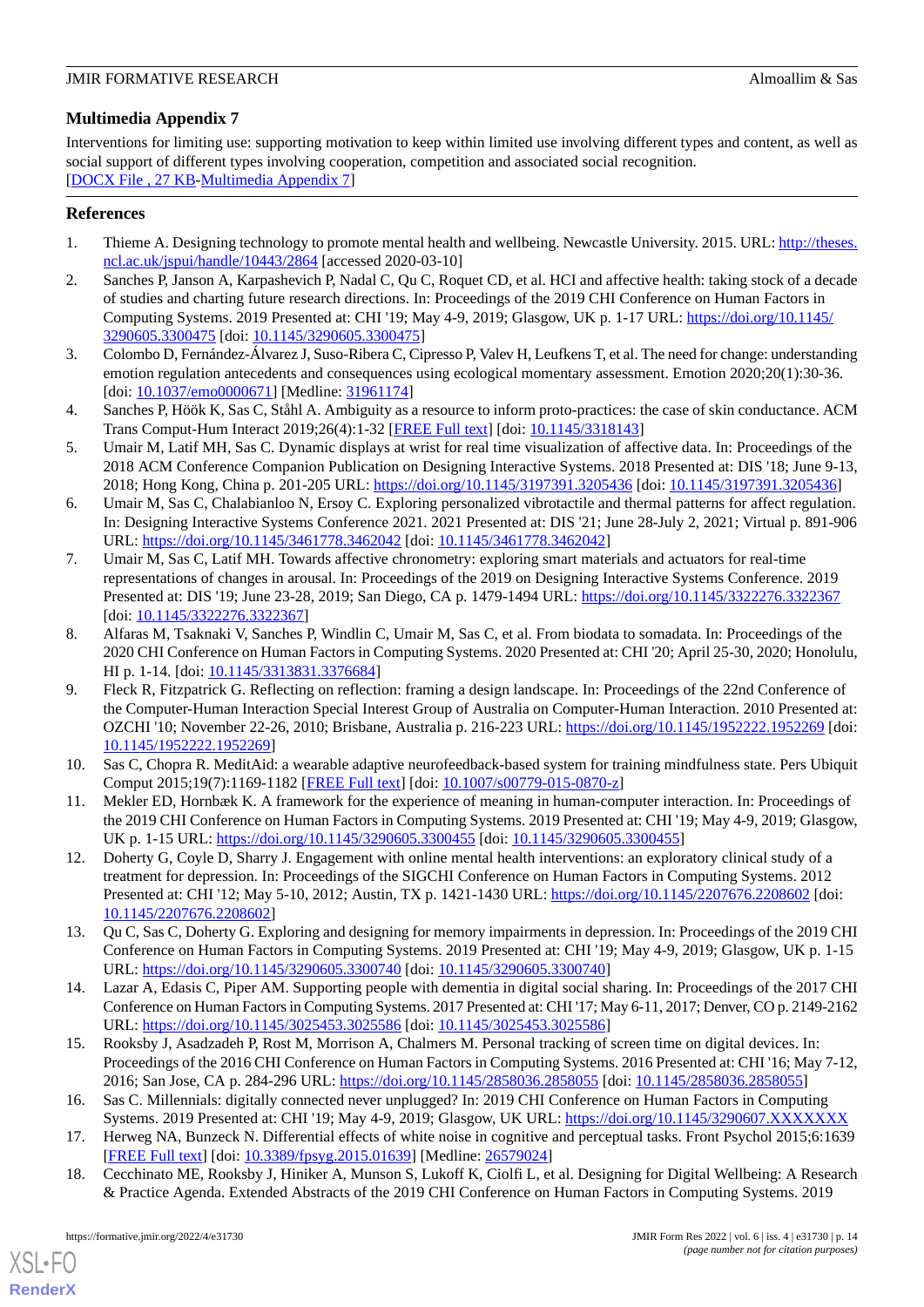Presented at: CHI EA '19; May 4-9, 2019; Glasgow, UK p. 1-8 URL:<https://doi.org/10.1145/3290607.3298998> [doi: [10.1145/3290607.3298998](http://dx.doi.org/10.1145/3290607.3298998)]

- <span id="page-14-0"></span>19. Kim J, Park J, Lee H, Ko M, Lee U. LocknType: lockout task intervention for discouraging smartphone app use. In: Proceedings of the 2019 CHI Conference on Human Factors in Computing Systems. 2019 Presented at: CHI '19; May 4-9, 2019; Glasgow, UK p. 1-12 URL:<https://doi.org/10.1145/3290605.3300927> [doi: [10.1145/3290605.3300927\]](http://dx.doi.org/10.1145/3290605.3300927)
- <span id="page-14-2"></span><span id="page-14-1"></span>20. Hallnäs L, Redström J. Slow technology – designing for reflection. Personal Ub Comp 2001;5(3):201-212 [\[FREE Full text](https://doi.org/10.1007/PL00000019)] [doi: [10.1007/pl00000019\]](http://dx.doi.org/10.1007/pl00000019)
- <span id="page-14-3"></span>21. Hiniker A, Hong SR, Kohno T, Kientz JA. MyTime: designing and evaluating an intervention for smartphone non-use. In: Proceedings of the 2016 CHI Conference on Human Factors in Computing Systems. 2016 Presented at: CHI '16; May 7-12, 2016; San Jose, CA p. 4746-4757 URL:<https://doi.org/10.1145/2858036.2858403> [doi: [10.1145/2858036.2858403\]](http://dx.doi.org/10.1145/2858036.2858403)
- <span id="page-14-4"></span>22. Roffarello AM, De Russis L. The race towards digital wellbeing: issues and opportunities. In: Proceedings of the 2019 CHI Conference on Human Factors in Computing Systems. 2019 Presented at: CHI '19; May 4-9, 2019; Glasgow, UK p. 1-14 URL: <https://doi.org/10.1145/3290605.3300616> [doi: [10.1145/3290605.3300616](http://dx.doi.org/10.1145/3290605.3300616)]
- <span id="page-14-5"></span>23. van Velthoven MH, Powell J, Powell G. Problematic smartphone use: digital approaches to an emerging public health problem. Digit Health 2018;4:2055207618759167 [[FREE Full text\]](https://journals.sagepub.com/doi/10.1177/2055207618759167?url_ver=Z39.88-2003&rfr_id=ori:rid:crossref.org&rfr_dat=cr_pub%3dpubmed) [doi: [10.1177/2055207618759167](http://dx.doi.org/10.1177/2055207618759167)] [Medline: [31463071\]](http://www.ncbi.nlm.nih.gov/entrez/query.fcgi?cmd=Retrieve&db=PubMed&list_uids=31463071&dopt=Abstract)
- <span id="page-14-6"></span>24. Nadal C, McCully S, Doherty K, Sas C, Doherty G. The TAC toolkit: supporting the design for user acceptance of health technologies from a macro-temporal perspective. In: Proceedings of the CHI Conference on Human Factors in Computing Systems. 2022 Presented at: CHI '22; April 29-May 5, 2022; New Orleans, LA URL: [https://doi.org/https://doi.org/10.1145/](https://doi.org/https://doi.org/10.1145/3491102.3502039) [3491102.3502039](https://doi.org/https://doi.org/10.1145/3491102.3502039)
- <span id="page-14-7"></span>25. Parry DA, le Roux DB, Morton J, Pons R, Pretorius R, Schoeman A. Digital wellbeing applications: adoption, use and perceived effects. SocArXiv (forthcoming) 2020:- [\[FREE Full text\]](https://doi.org/10.31235/OSF.IO/6E9AP) [doi: [10.31235/osf.io/6e9ap](http://dx.doi.org/10.31235/osf.io/6e9ap)]
- <span id="page-14-9"></span><span id="page-14-8"></span>26. Davis FD. A technology acceptance model for empirically testing new end-user information systems : theory and results. Massachusetts Institute of Technology. 1986. URL: <https://dspace.mit.edu/handle/1721.1/15192> [accessed 2021-12-10]
- <span id="page-14-10"></span>27. Venkatesh V, Morris MG, Davis GB, Davis FD. User acceptance of information technology: toward a unified view. MIS Q 2003;27(3):425-478 [[FREE Full text](https://doi.org/10.2307/30036540)] [doi: [10.2307/30036540\]](http://dx.doi.org/10.2307/30036540)
- <span id="page-14-11"></span>28. Nadal C, Sas C, Doherty G. Technology acceptance in mobile health: scoping review of definitions, models, and measurement. J Med Internet Res 2020;22(7):e17256 [\[FREE Full text\]](https://www.jmir.org/2020/7/e17256/) [doi: [10.2196/17256](http://dx.doi.org/10.2196/17256)] [Medline: [32628122](http://www.ncbi.nlm.nih.gov/entrez/query.fcgi?cmd=Retrieve&db=PubMed&list_uids=32628122&dopt=Abstract)]
- 29. Lukoff K, Yu C, Kientz J, Hiniker A. What makes smartphone use meaningful or meaningless? Proc ACM Interact Mob Wearable Ubiquitous Technol 2018;2(1):1-26 [\[FREE Full text\]](https://doi.org/10.1145/3191754) [doi: [10.1145/3191754](http://dx.doi.org/10.1145/3191754)]
- <span id="page-14-13"></span><span id="page-14-12"></span>30. Lyngs U, Lukoff K, Slovak P, Binns R, Slack A, Inzlicht M, et al. Self-control in cyberspace: applying dual systems theory to a review of digital self-control tools. In: Proceedings of the 2019 CHI Conference on Human Factors in Computing Systems. 2019 Presented at: CHI '19; May 4-9, 2019; Glasgow, UK p. 1-18 URL:<https://doi.org/10.1145/3290605.3300361> [doi: [10.31235/osf.io/685tm](http://dx.doi.org/10.31235/osf.io/685tm)]
- <span id="page-14-14"></span>31. Kim J, Jung H, Ko M, Lee U. GoalKeeper: exploring interaction lockout mechanisms for regulating smartphone use. Proc ACM Interact Mob Wearable Ubiquitous Technol 2019;3(1):1-29 [[FREE Full text](https://doi.org/10.1145/3314403)] [doi: [10.1145/3314403\]](http://dx.doi.org/10.1145/3314403)
- <span id="page-14-15"></span>32. Ajzen I. The theory of planned behaviour: reactions and reflections. Psychol Health 2011;26(9):1113-1127. [doi: [10.1080/08870446.2011.613995\]](http://dx.doi.org/10.1080/08870446.2011.613995) [Medline: [21929476\]](http://www.ncbi.nlm.nih.gov/entrez/query.fcgi?cmd=Retrieve&db=PubMed&list_uids=21929476&dopt=Abstract)
- 33. Wason PC, Evans JS. Dual processes in reasoning? Cognition 1974;3(2):141-154 [\[FREE Full text\]](https://doi.org/10.1016/0010-0277(74)90017-1) [doi: [10.1016/0010-0277\(74\)90017-1](http://dx.doi.org/10.1016/0010-0277(74)90017-1)]
- <span id="page-14-18"></span><span id="page-14-17"></span><span id="page-14-16"></span>34. Okeke F, Sobolev M, Dell N, Estrin D. Good vibrations: can a digital nudge reduce digital overload? In: Proceedings of the 20th International Conference on Human-Computer Interaction with Mobile Devices and Services. 2018 Presented at: MobileHCI '18; September 3-6, 2018; Barcelona, Spain p. 1-12 URL:<https://doi.org/10.1145/3229434.3229463> [doi: [10.1145/3229434.3229463](http://dx.doi.org/10.1145/3229434.3229463)]
- <span id="page-14-19"></span>35. Tromp N, Hekkert P, Verbeek PP. Design for socially responsible behavior: a classification of influence based on intended user experience. Design Issues 2011;27(3):3-19 [[FREE Full text](https://doi.org/10.1162/DESI_A_00087)] [doi: [10.1162/desi\\_a\\_00087\]](http://dx.doi.org/10.1162/desi_a_00087)
- <span id="page-14-20"></span>36. Gross JJ. Handbook of emotional regulation. 2nd edition. New York, NY: The Guilford Press; 2014.
- 37. Bowie-DaBreo D, Sünram-Lea SI, Sas C, Iles-Smith H. Evaluation of treatment descriptions and alignment with clinical guidance of apps for depression on app stores: systematic search and content analysis. JMIR Form Res 2020;4(11):e14988 [[FREE Full text](https://formative.jmir.org/2020/11/e14988/)] [doi: [10.2196/14988\]](http://dx.doi.org/10.2196/14988) [Medline: [33185566\]](http://www.ncbi.nlm.nih.gov/entrez/query.fcgi?cmd=Retrieve&db=PubMed&list_uids=33185566&dopt=Abstract)
- <span id="page-14-21"></span>38. Qu C, Sas C, Daudén Roquet C, Doherty G. Functionality of top-rated mobile apps for depression: systematic search and evaluation. JMIR Ment Health 2020;7(1):e15321 [\[FREE Full text\]](https://mental.jmir.org/2020/1/e15321/) [doi: [10.2196/15321](http://dx.doi.org/10.2196/15321)] [Medline: [32012079\]](http://www.ncbi.nlm.nih.gov/entrez/query.fcgi?cmd=Retrieve&db=PubMed&list_uids=32012079&dopt=Abstract)
- <span id="page-14-22"></span>39. Roquet CD, Sas C. Evaluating mindfulness meditation apps. In: Extended Abstracts of the 2018 CHI Conference on Human Factors in Computing Systems. 2018 Presented at: CHI EA '18; April 21-26, 2018; Montreal, Canada p. 1-6 URL: [https:/](https://doi.org/10.1145/3170427.3188616) [/doi.org/10.1145/3170427.3188616](https://doi.org/10.1145/3170427.3188616) [doi: [10.1145/3170427.3188616\]](http://dx.doi.org/10.1145/3170427.3188616)
- 40. Roquet CD, Sas C. Interoceptive interaction: an embodied metaphor inspired approach to designing for meditation. In: Proceedings of the 2021 CHI Conference on Human Factors in Computing Systems. 2021 Presented at: CHI '21; May 8-13, 2021; Yokohama, Japan p. 1-17 URL: <https://doi.org/10.1145/3170427.3188616> [doi: [10.1145/3411764.3445137](http://dx.doi.org/10.1145/3411764.3445137)]
- 41. McCallum C, Rooksby J, Gray CM. Evaluating the impact of physical activity apps and wearables: interdisciplinary review. JMIR Mhealth Uhealth 2018;6(3):e58 [\[FREE Full text\]](https://mhealth.jmir.org/2018/3/e58/) [doi: [10.2196/mhealth.9054\]](http://dx.doi.org/10.2196/mhealth.9054) [Medline: [29572200\]](http://www.ncbi.nlm.nih.gov/entrez/query.fcgi?cmd=Retrieve&db=PubMed&list_uids=29572200&dopt=Abstract)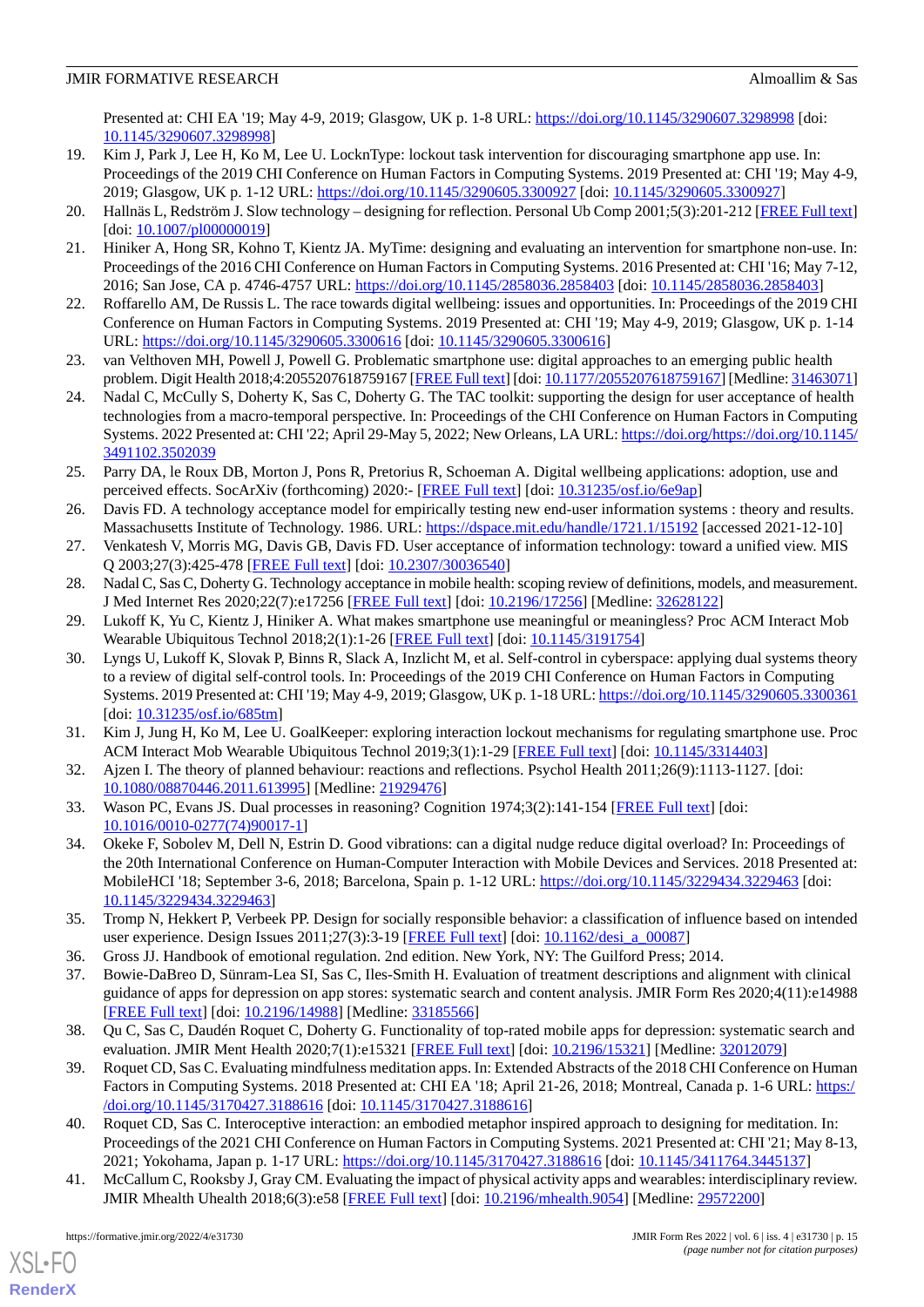- <span id="page-15-0"></span>42. Jake-Schoffman DE, Silfee VJ, Waring ME, Boudreaux ED, Sadasivam RS, Mullen SP, et al. Methods for evaluating the content, usability, and efficacy of commercial mobile health apps. JMIR Mhealth Uhealth 2017;5(12):e190 [[FREE Full](https://doi.org/10.2196/mhealth.8758) [text](https://doi.org/10.2196/mhealth.8758)] [doi: [10.2196/mhealth.8758\]](http://dx.doi.org/10.2196/mhealth.8758) [Medline: [29254914](http://www.ncbi.nlm.nih.gov/entrez/query.fcgi?cmd=Retrieve&db=PubMed&list_uids=29254914&dopt=Abstract)]
- <span id="page-15-1"></span>43. O'Kane AA, Rogers Y, Blandford AE. Gaining empathy for non-routine mobile device use through autoethnography. In: Proceedings of the SIGCHI Conference on Human Factors in Computing Systems. 2014 Presented at: CHI '14; April 26-May 1, 2014; Toronto, Canada p. 987-990 URL: <https://doi.org/10.1145/2556288.2557179> [doi: [10.1145/2556288.2557179](http://dx.doi.org/10.1145/2556288.2557179)]
- <span id="page-15-3"></span><span id="page-15-2"></span>44. Kim I, Jung G, Jung H, Ko M, Lee U. Let's FOCUS: mitigating mobile phone use in college classrooms. Proc ACM Interact Mob Wearable Ubiquitous Technol 2017;1(3):1-29 [[FREE Full text](https://doi.org/10.1145/3130928)] [doi: [10.1145/3130928\]](http://dx.doi.org/10.1145/3130928)
- 45. Ko M, Yang S, Lee J, Heizmann C, Jeong J, Lee U, et al. NUGU: a group-based intervention app for improving self-regulation of limiting smartphone use. In: Proceedings of the 18th ACM Conference on Computer Supported Cooperative Work & Social Computing. 2015 Presented at: CSCW '15; March 14-18, 2015; Vancouver, Canada p. 1235-1245 URL: [https://doi.](https://doi.org/10.1145/2675133.2675244) [org/10.1145/2675133.2675244](https://doi.org/10.1145/2675133.2675244) [doi: [10.1145/2675133.2675244\]](http://dx.doi.org/10.1145/2675133.2675244)
- <span id="page-15-5"></span><span id="page-15-4"></span>46. Kim J, Cho C, Lee U. Technology supported behavior restriction for mitigating self-interruptions in multi-device environments. Proc ACM Interact Mob Wearable Ubiquitous Technol 2017;1(3):1-21 [[FREE Full text](https://doi.org/10.1145/3130932)] [doi: [10.1145/3130932\]](http://dx.doi.org/10.1145/3130932)
- <span id="page-15-6"></span>47. Roffarello AM, De Russis L. Understanding, discovering, and mitigating habitual smartphone use in young adults. ACM Trans Interact Intell Syst 2021;11(2):1-34 [\[FREE Full text\]](https://doi.org/10.1145/3447991) [doi: [10.1145/3447991](http://dx.doi.org/10.1145/3447991)]
- <span id="page-15-7"></span>48. Potapova K, Cetinkaya D, Liebchen G. Monitoring and controlling phone usage to raise awareness and combat digital addiction. In: 7th International Conference on Behavioural and Social Computing. 2020 Presented at: BESC '20; November 5-7, 2020; Bournemouth, UK p. 1-4 URL:<https://doi.org/10.1109/BESC51023.2020.9348314> [doi: [10.1109/besc51023.2020.9348314\]](http://dx.doi.org/10.1109/besc51023.2020.9348314)
- <span id="page-15-9"></span><span id="page-15-8"></span>49. Bravo E. Towards designing multi-device digital self-control tools. Politecnico di Torino. 2020. URL: [https://webthesis.](https://webthesis.biblio.polito.it/15976) [biblio.polito.it/15976](https://webthesis.biblio.polito.it/15976) [accessed 2022-01-01]
- 50. Mobile operating system market share worldwide. StatCounter. 2021. URL: [https://gs.statcounter.com/os-market-share/](https://gs.statcounter.com/os-market-share/mobile/worldwide) [mobile/worldwide](https://gs.statcounter.com/os-market-share/mobile/worldwide) [accessed 2021-12-10]
- <span id="page-15-13"></span>51. Abreu CR. Raising awareness of smartphone overuse among university students: a persuasive approach using digital wellbeing chatbots. Universidade da Madeira. 2020. URL: <https://www.proquest.com/docview/2599043162> [accessed 2022-01-07]
- 52. Hiniker A, Heung SS, Hong SR, Kientz JA. Coco's videos: an empirical investigation of video-player design features and children's media use. In: Proceedings of the 2018 CHI Conference on Human Factors in Computing Systems. 2018 Presented at: CHI '18; April 21-26, 2018; Montreal, Canada p. 1-13 URL:<https://doi.org/10.1145/3173574.3173828> [doi: [10.1145/3173574.3173828](http://dx.doi.org/10.1145/3173574.3173828)]
- <span id="page-15-14"></span>53. Ko M, Choi S, Yang S, Lee J, Lee U. FamiLync: facilitating participatory parental mediation of adolescents' smartphone use. In: Proceedings of the 2015 ACM International Joint Conference on Pervasive and Ubiquitous Computing. 2015 Presented at: UbiComp '15; September 7-11, 2015; Osaka, Japan p. 867-878 URL: <https://doi.org/10.1145/2750858> [doi: [10.1145/2750858.2804283](http://dx.doi.org/10.1145/2750858.2804283)]
- <span id="page-15-12"></span>54. Ko M, Choi S, Yatani K, Lee U. Lock n' LoL: group-based limiting assistance app to mitigate smartphone distractions in group activities. In: Proceedings of the 2016 CHI Conference on Human Factors in Computing Systems. 2016 Presented at: CHI '16; May 7-12, 2016; San Jose, CA p. 998-1010 URL: <https://doi.org/10.1145/2858036.2858568> [doi: [10.1145/2858036.2858568](http://dx.doi.org/10.1145/2858036.2858568)]
- <span id="page-15-10"></span>55. Lee H, Ahn H, Choi S, Choi W. The SAMS: smartphone addiction management system and verification. J Med Syst 2014;38(1):1. [doi: [10.1007/s10916-013-0001-1](http://dx.doi.org/10.1007/s10916-013-0001-1)] [Medline: [24395031](http://www.ncbi.nlm.nih.gov/entrez/query.fcgi?cmd=Retrieve&db=PubMed&list_uids=24395031&dopt=Abstract)]
- <span id="page-15-11"></span>56. Löchtefeld M, Böhmer M, Ganev L. AppDetox: helping users with mobile app addiction. In: Proceedings of the 12th International Conference on Mobile and Ubiquitous Multimedia. 2013 Presented at: MUM '13; December 2-5, 2013; Luleå, Sweden p. 1-2 URL: <https://doi.org/10.1145/2541831.2541870> [doi: [10.1145/2541831.2541870](http://dx.doi.org/10.1145/2541831.2541870)]
- <span id="page-15-15"></span>57. Park J, Sim JY, Kim J, Yi MY, Lee U. Interaction restraint: enforcing adaptive cognitive tasks to restrain problematic user interaction. In: Extended Abstracts of the 2018 CHI Conference on Human Factors in Computing Systems. 2018 Presented at: CHI EA '18; April 21-26, 2018; Montreal, Canada p. 1-6 URL:<https://doi.org/10.1145/3170427.3188613> [doi: [10.1145/3170427.3188613](http://dx.doi.org/10.1145/3170427.3188613)]
- <span id="page-15-16"></span>58. Baum N, Chaddha J. The impact of auditory white noise on cognitive performance. J Sci Med 2021;3(Special Issue):1-15 [[FREE Full text](https://doi.org/10.37714/JOSAM.VI0.82)] [doi: [10.37714/josam.vi0.82](http://dx.doi.org/10.37714/josam.vi0.82)]
- 59. Baumeister RF, Heatherton TF. Self-regulation failure: an overview. Psychol Inq 1996;7(1):1-15 [[FREE Full text](https://doi.org/10.1207/S15327965PLI0701_1)] [doi: [10.1207/s15327965pli0701\\_1](http://dx.doi.org/10.1207/s15327965pli0701_1)]
- 60. Benford S, Greenhalgh C, Giannachi G, Walker B, Marshall J, Rodden T. Uncomfortable interactions. In: Proceedings of the SIGCHI Conference on Human Factors in Computing Systems. 2012 Presented at: CHI '12; May 5-10, 2012; Austin, TX p. 2005-2014 URL: <https://doi.org/10.1145/2207676.2208347> [doi: [10.1145/2207676.2208347\]](http://dx.doi.org/10.1145/2207676.2208347)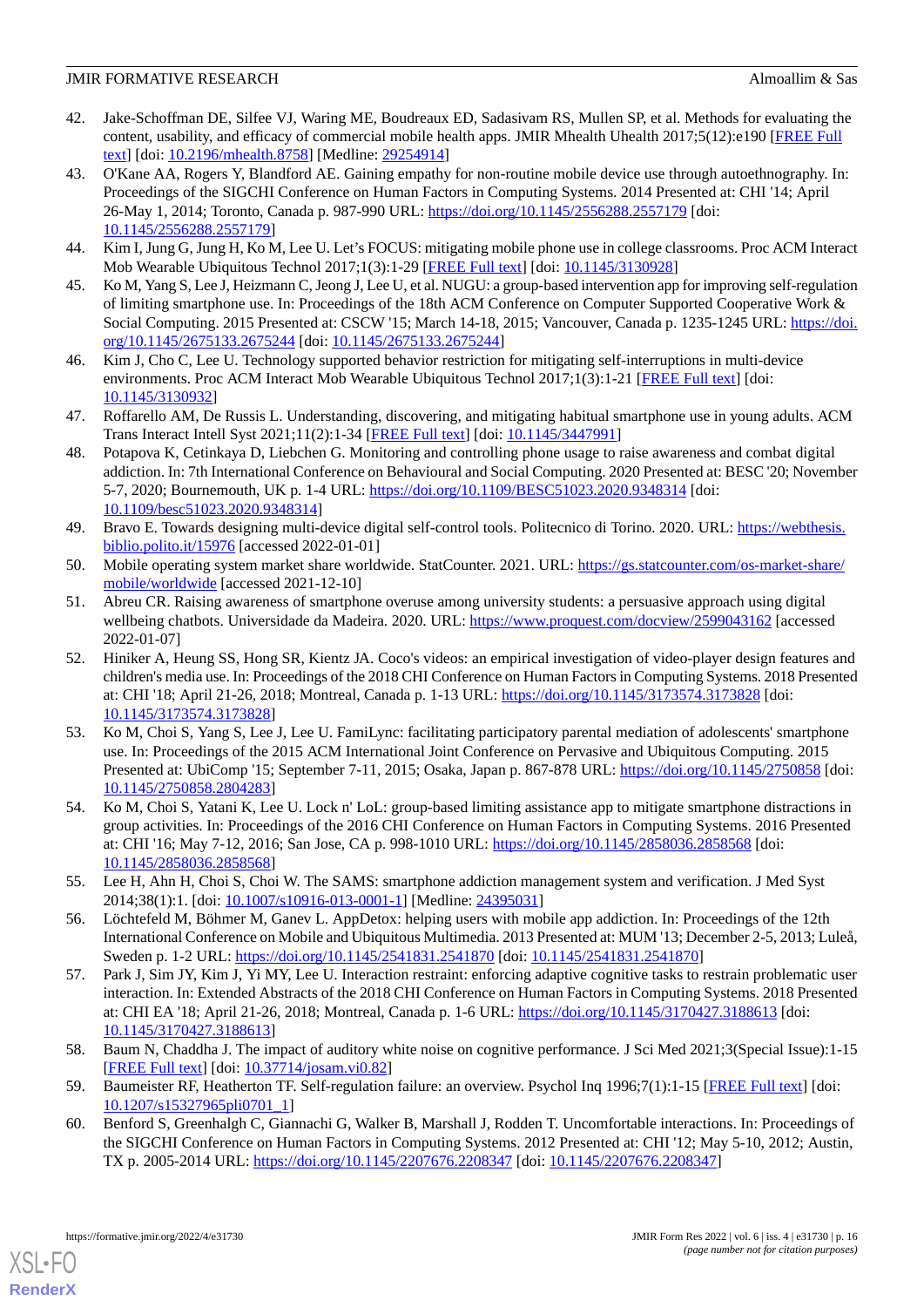- <span id="page-16-17"></span>61. Benn Y, Bergman O, Glazer L, Arent P, Wilkinson ID, Varley R, et al. Navigating through digital folders uses the same brain structures as real world navigation. Sci Rep 2015;5:14719 [\[FREE Full text\]](https://doi.org/10.1038/srep14719) [doi: [10.1038/srep14719\]](http://dx.doi.org/10.1038/srep14719) [Medline: [26423226](http://www.ncbi.nlm.nih.gov/entrez/query.fcgi?cmd=Retrieve&db=PubMed&list_uids=26423226&dopt=Abstract)]
- <span id="page-16-11"></span>62. Czerwinski M, Horvitz E, Wilhite S. A diary study of task switching and interruptions. In: Proceedings of the SIGCHI Conference on Human Factors in Computing Systems. 2004 Presented at: CHI '04; April 24-29, 2004; Vienna, Austria p. 175-182 URL: <https://doi.org/10.1145/985692.985715> [doi: [10.1145/985692.985715](http://dx.doi.org/10.1145/985692.985715)]
- <span id="page-16-12"></span>63. Dabbish L, Mark G, González VM. Why do i keep interrupting myself?: environment, habit and self-interruption. In: Proceedings of the SIGCHI Conference on Human Factors in Computing Systems. 2011 Presented at: CHI '11; May 7-12, 2011; Vancouver, Canada p. 3127-3130 URL:<https://doi.org/10.1145/1978942.1979405> [doi: [10.1145/1978942.1979405](http://dx.doi.org/10.1145/1978942.1979405)]
- <span id="page-16-13"></span><span id="page-16-0"></span>64. Roquet CD, Sas C. Body matters: exploration of the human body as a resource for the design of technologies for meditation. In: Proceedings of the 2020 ACM Designing Interactive Systems Conference. 2020 Presented at: DIS '20; July 6-10, 2020; Eindhoven, The Netherlands p. 533-546 URL:<https://doi.org/10.1145/3357236.3395499> [doi: [10.1145/3357236.3395499](http://dx.doi.org/10.1145/3357236.3395499)]
- <span id="page-16-1"></span>65. De-Sola J, Talledo H, Rubio G, de Fonseca FR. Development of a mobile phone addiction craving scale and its validation in a Spanish adult population. Front Psychiatry 2017;8:90 [[FREE Full text\]](https://doi.org/10.3389/fpsyt.2017.00090) [doi: [10.3389/fpsyt.2017.00090](http://dx.doi.org/10.3389/fpsyt.2017.00090)] [Medline: [28611692](http://www.ncbi.nlm.nih.gov/entrez/query.fcgi?cmd=Retrieve&db=PubMed&list_uids=28611692&dopt=Abstract)]
- <span id="page-16-2"></span>66. McMahan EA, Estes D. Hedonic versus Eudaimonic conceptions of well-being: evidence of differential associations with self-reported well-being. Soc Indic Res 2011;103(1):93-108 [\[FREE Full text\]](https://doi.org/10.1007/s11205-010-9698-0) [doi: [10.1007/s11205-010-9698-0](http://dx.doi.org/10.1007/s11205-010-9698-0)]
- <span id="page-16-3"></span>67. Levy N. Addiction, autonomy, and informed consent: on and off the garden path. J Med Philos 2016;41(1):56-73 [[FREE](http://europepmc.org/abstract/MED/26668167) [Full text\]](http://europepmc.org/abstract/MED/26668167) [doi: [10.1093/jmp/jhv033\]](http://dx.doi.org/10.1093/jmp/jhv033) [Medline: [26668167](http://www.ncbi.nlm.nih.gov/entrez/query.fcgi?cmd=Retrieve&db=PubMed&list_uids=26668167&dopt=Abstract)]
- <span id="page-16-4"></span>68. Lin YH, Chiang CL, Lin PH, Chang LR, Ko CH, Lee YH, et al. Proposed diagnostic criteria for smartphone addiction. PLoS One 2016;11(11):e0163010 [[FREE Full text](https://dx.plos.org/10.1371/journal.pone.0163010)] [doi: [10.1371/journal.pone.0163010\]](http://dx.doi.org/10.1371/journal.pone.0163010) [Medline: [27846211](http://www.ncbi.nlm.nih.gov/entrez/query.fcgi?cmd=Retrieve&db=PubMed&list_uids=27846211&dopt=Abstract)]
- <span id="page-16-6"></span><span id="page-16-5"></span>69. Kwon M, Lee JY, Won WY, Park JW, Min JA, Hahn C, et al. Development and validation of a smartphone addiction scale (SAS). PLoS One 2013;8(2):e56936 [[FREE Full text](https://dx.plos.org/10.1371/journal.pone.0056936)] [doi: [10.1371/journal.pone.0056936\]](http://dx.doi.org/10.1371/journal.pone.0056936) [Medline: [23468893](http://www.ncbi.nlm.nih.gov/entrez/query.fcgi?cmd=Retrieve&db=PubMed&list_uids=23468893&dopt=Abstract)]
- 70. Söderlund G, Sikström S, Smart A. Listen to the noise: noise is beneficial for cognitive performance in ADHD. J Child Psychol Psychiatry 2007;48(8):840-847. [doi: [10.1111/j.1469-7610.2007.01749.x\]](http://dx.doi.org/10.1111/j.1469-7610.2007.01749.x) [Medline: [17683456\]](http://www.ncbi.nlm.nih.gov/entrez/query.fcgi?cmd=Retrieve&db=PubMed&list_uids=17683456&dopt=Abstract)
- <span id="page-16-8"></span><span id="page-16-7"></span>71. Kelly RB, Zyzanski SJ, Alemagno SA. Prediction of motivation and behavior change following health promotion: role of health beliefs, social support, and self-efficacy. Soc Sci Med 1991;32(3):311-320. [doi: [10.1016/0277-9536\(91\)90109-p\]](http://dx.doi.org/10.1016/0277-9536(91)90109-p) [Medline: [2024141\]](http://www.ncbi.nlm.nih.gov/entrez/query.fcgi?cmd=Retrieve&db=PubMed&list_uids=2024141&dopt=Abstract)
- 72. Matthews J, Win KT, Oinas-Kukkonen H, Freeman M. Persuasive technology in mobile applications promoting physical activity: a systematic review. J Med Syst 2016;40(3):72. [doi:  $10.1007/s10916-015-0425-x$ ] [Medline: [26748792\]](http://www.ncbi.nlm.nih.gov/entrez/query.fcgi?cmd=Retrieve&db=PubMed&list_uids=26748792&dopt=Abstract)
- <span id="page-16-10"></span><span id="page-16-9"></span>73. Kankane S, DiRusso C, Buckley C. Can we nudge users toward better password management?: an initial study. In: Extended Abstracts of the 2018 CHI Conference on Human Factors in Computing Systems. 2018 Presented at: CHI EA '18; April 21-26, 2018; Montreal, Canada p. 1-6 URL:<https://doi.org/10.1145/3170427.3188689> [doi: [10.1145/3170427.3188689\]](http://dx.doi.org/10.1145/3170427.3188689)
- <span id="page-16-14"></span>74. Thaler RH, Sunstein CR. Nudge: improving decisions about health, wealth, and happiness. London, UK: Penguin Books; 2009.
- 75. Fredrickson BL. The broaden-and-build theory of positive emotions. Philos Trans R Soc Lond B Biol Sci 2004;359(1449):1367-1378 [[FREE Full text](http://europepmc.org/abstract/MED/15347528)] [doi: [10.1098/rstb.2004.1512](http://dx.doi.org/10.1098/rstb.2004.1512)] [Medline: [15347528](http://www.ncbi.nlm.nih.gov/entrez/query.fcgi?cmd=Retrieve&db=PubMed&list_uids=15347528&dopt=Abstract)]
- <span id="page-16-16"></span><span id="page-16-15"></span>76. Terzimehić N, Häuslschmid R, Hussmann H, Schraefel MC. A Review & Analysis of Mindfulness Research in HCI: Framing Current Lines of Research and Future Opportunities. Proceedings of the 2019 CHI Conference on Human Factors in Computing Systems. 2019 Presented at: CHI '19; May 4-9, 2019; Glasgow, UK p. 1-13 URL: [https://doi.org/10.1145/](https://doi.org/10.1145/3290605.3300687) [3290605.3300687](https://doi.org/10.1145/3290605.3300687) [doi: [10.1145/3290605.3300687\]](http://dx.doi.org/10.1145/3290605.3300687)
- <span id="page-16-18"></span>77. Shirky C. It's not information overload: it's filter failure. Mas Context. 2020. URL: [https://www.mascontext.com/issues/](https://www.mascontext.com/issues/7-information-fall-10/its-not-information-overload-its-filter-failure/) [7-information-fall-10/its-not-information-overload-its-filter-failure/](https://www.mascontext.com/issues/7-information-fall-10/its-not-information-overload-its-filter-failure/) [accessed 2020-03-13]
- <span id="page-16-19"></span>78. Mejtoft T, Hale S, Söderström U. Design friction. In: Proceedings of the 31st European Conference on Cognitive Ergonomics. 2019 Presented at: ECCE '19; September 10-13, 2019; Belfast, UK p. 41-44 URL:<https://doi.org/10.1145/3335082.3335106> [doi: [10.1145/3335082.3335106\]](http://dx.doi.org/10.1145/3335082.3335106)
- <span id="page-16-20"></span>79. Klasnja P, Consolvo S, Pratt W. How to evaluate technologies for health behavior change in HCI research. In: Proceedings of the SIGCHI Conference on Human Factors in Computing Systems. 2011 Presented at: CHI '11; May 7-12, 2011; Vancouver, Canada p. 3063-3072 URL:<https://doi.org/10.1145/1978942> [doi: [10.1145/1978942.1979396](http://dx.doi.org/10.1145/1978942.1979396)]
- 80. Lee H, Kim A, Hong H, Lee U. Sticky goals: understanding goal commitments for behavioral changes in the wild. In: Proceedings of the 2021 CHI Conference on Human Factors in Computing Systems. 2021 Presented at: CHI '21; May 8-13, 2021; Yokohama, Japan p. 1-16 URL: <https://doi.org/10.1145/3411764.3445295> [doi: [10.1145/3411764.3445295](http://dx.doi.org/10.1145/3411764.3445295)]
- 81. Schön DA. The reflective practitioner: how professionals think in action. New York, NY: Basic Books; 1983.

#### **Abbreviations**

[XSL](http://www.w3.org/Style/XSL)•FO **[RenderX](http://www.renderx.com/)**

**HCI:** human-computer interaction

**PRISMA:** Preferred Reporting Items for Systematic Reviews and Meta-Analyses